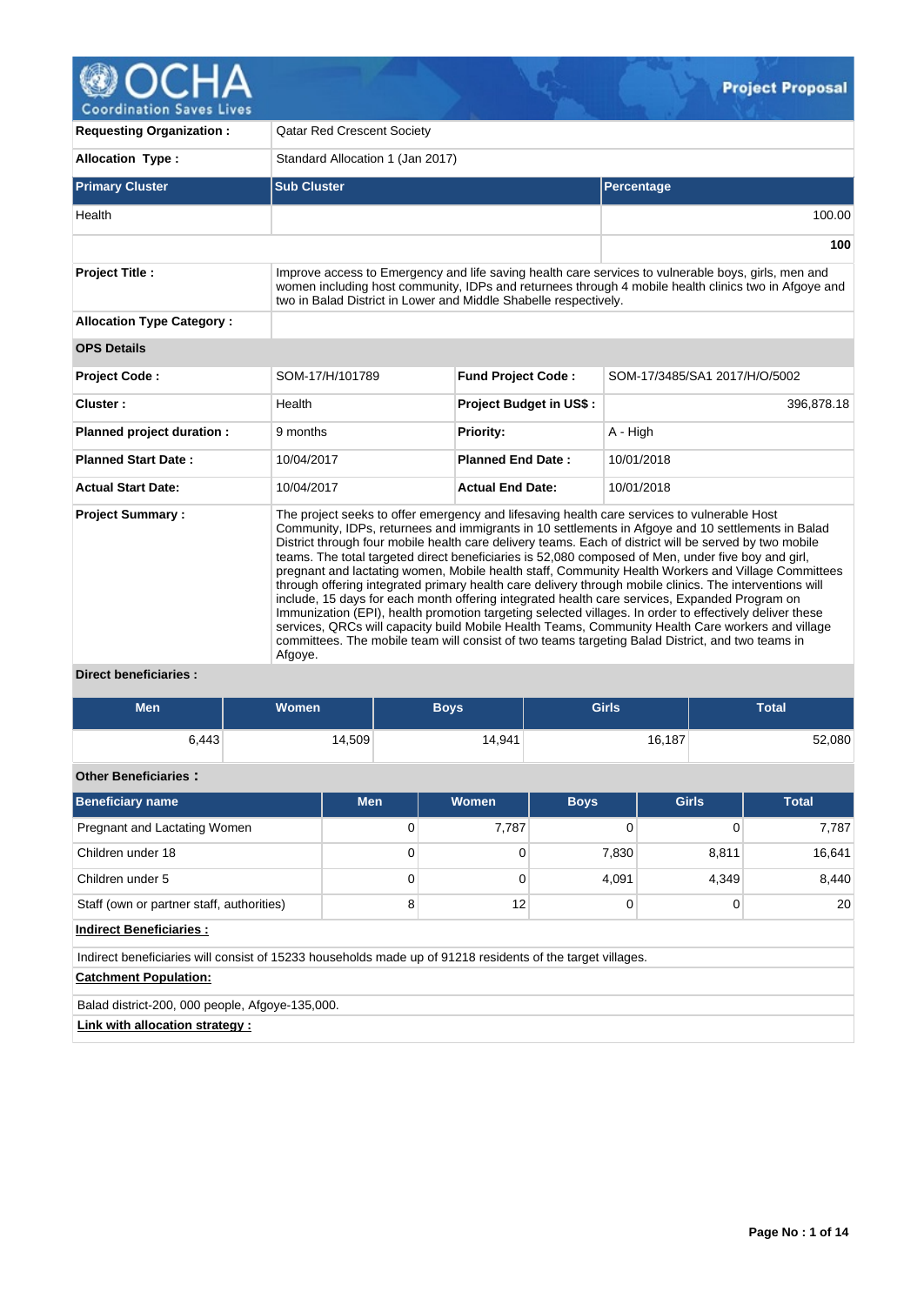The project targets to support Afgoye Hospital the only referral hospital in Afgoye corridor to enhance its capacity due to increasing immigration as a result of the drought overstretching the limited existing facilities. In Balad, the Qatar Health centre serves a catchment of 74 villages with the services not reaching the far flung villages. The drought situation will heighten the risks and contribute to outbreak of communicable diseases. Moreover, a need to increase the capacity of health centre staff, health workers and strengthen the referral system is required

The project interventions seek to Improve access to essential lifesaving health services (quality primary and secondary health care) for crisis-affected and at-risk populations aimed at reducing avoidable morbidity and mortality to vulnerable IDPs,immigrants, host community, and returnees in Afgoye, and Balad districts. This will be through 4 mobile teams health care delivery. Equally, the project will contribute to the Reduction of maternal and child morbidity and mortality through offering ANC and PNC services and Child Care services, EPI and health promotions. Working with other health partners, develop and implement Emergency preparedness and response capacities at all levels including early warning disease detection to mitigate, detect and respond to epidemic diseases outbreaks promptly. This will contribute to HRP strategic objective 1: Provide life-saving and life-sustaining integrated multi-sectoral assistance to reduce acute humanitarian needs among the most vulnerable people and indicators (i) Reduction in case fatality rate of AWD/cholera outbreaks and (ii) Number of children under 5 mortality rate (per 1,000 live births).

## **Sub-Grants to Implementing Partners :**

| <b>Partner Name</b> | <b>Partner Type</b> | <b>Budget in US\$</b> |
|---------------------|---------------------|-----------------------|
|                     |                     |                       |

#### **Other funding secured for the same project (to date) :**

| <b>Other Funding Source</b> | <b>Other Funding Amount</b> |
|-----------------------------|-----------------------------|
|                             |                             |

### **Organization focal point :**

| <b>Name</b>       | Title                       | Email                                             | <b>Phone</b>   |
|-------------------|-----------------------------|---------------------------------------------------|----------------|
| Ahmed Adam Hamid  | <b>Red Crescent Society</b> | Head of Delegation-Qatar   ahmed.adam@grcs.org.ga | +252 618900083 |
| <b>BACKGROUND</b> |                             |                                                   |                |

#### **1. Humanitarian context analysis**

With worsening drought, the health situation might further worsen in 2017 due to the closure of the largest health sector development program – The Joint Health and Nutrition Programme in December 2016. Thus, a potential gap is eminent. The sporadic outbreak of communicable diseases in Afgoye and Balad has negatively contributed to the health sector with the outbreak of acute watery diarrhea on which the case management is a challenge compared to health services available and the scale of the demand worsening the situation.Crowded conditions and compromised water and sanitation have triggered a high risk of diseases. Without support and worsening drought situation additional outbreaks of epidemic-prone diseases are likely. Due to the insecurity and limited presence of humanitarian agencies, these regions experience major health gaps.

Middle Shabelle and Lower Shabelle regions are the among the worst affected areas by the AWD since the riverine, pastoralist and agro pastoralist largely rely on river as primary source of water.

According to FSANU February report, an estimated 363,000 children under the age of 5 years are estimated to be acutely malnourished in Somalia. With the drought situation worsening and this level of malnutrition, any outbreak of measles or any communicable diseases will have severe consequences. As such an immediate action needs to be implemented to scale up measles & Vitamin A coverage, focusing on drought affected areas and prevention and control of AWD/Cholera. In Lower and Middlle Shabelle the situation is dire due to the breakdown and overstretching of existing health facilities.Though the country has been celebrated for being certified polio-free for its 2nd year row, the current low coverage of immunization in Somalia and the recent news coming from Nigeria whereby 2 polio cases confirmed calls for scale up of current response activities against the re-importation of polio outbreak in Somalia.

The under-five mortality rate (U5MR) of 137 per 1,000 live births is presently the third worst in the world. Granted,there are multiple contributory causes to the unacceptably high levels of neonatal, infant and child mortality, the most significant of which are: neonatal issues, acute respiratory illnesses, diarrhea, vaccine preventable diseases and malaria.In target districts the delivery of life-saving medicines and medical equipment has been irregular due to insecurity, road inaccessibility, electricity and fuel shortages, and rupture of the cold chain. There is only one Hospital in Afgoye corridor offering secondary and referral services that cater for the whole of the region's population and whose access and operations in the past has been limited. The District has been restricted and even some areas closed to all health and basic services provision including health. In Balad the QRC health centre serves more than 74 far flung villages greatly hampering access to life-saving interventions to needy and vulnerable populations.

#### **2. Needs assessment**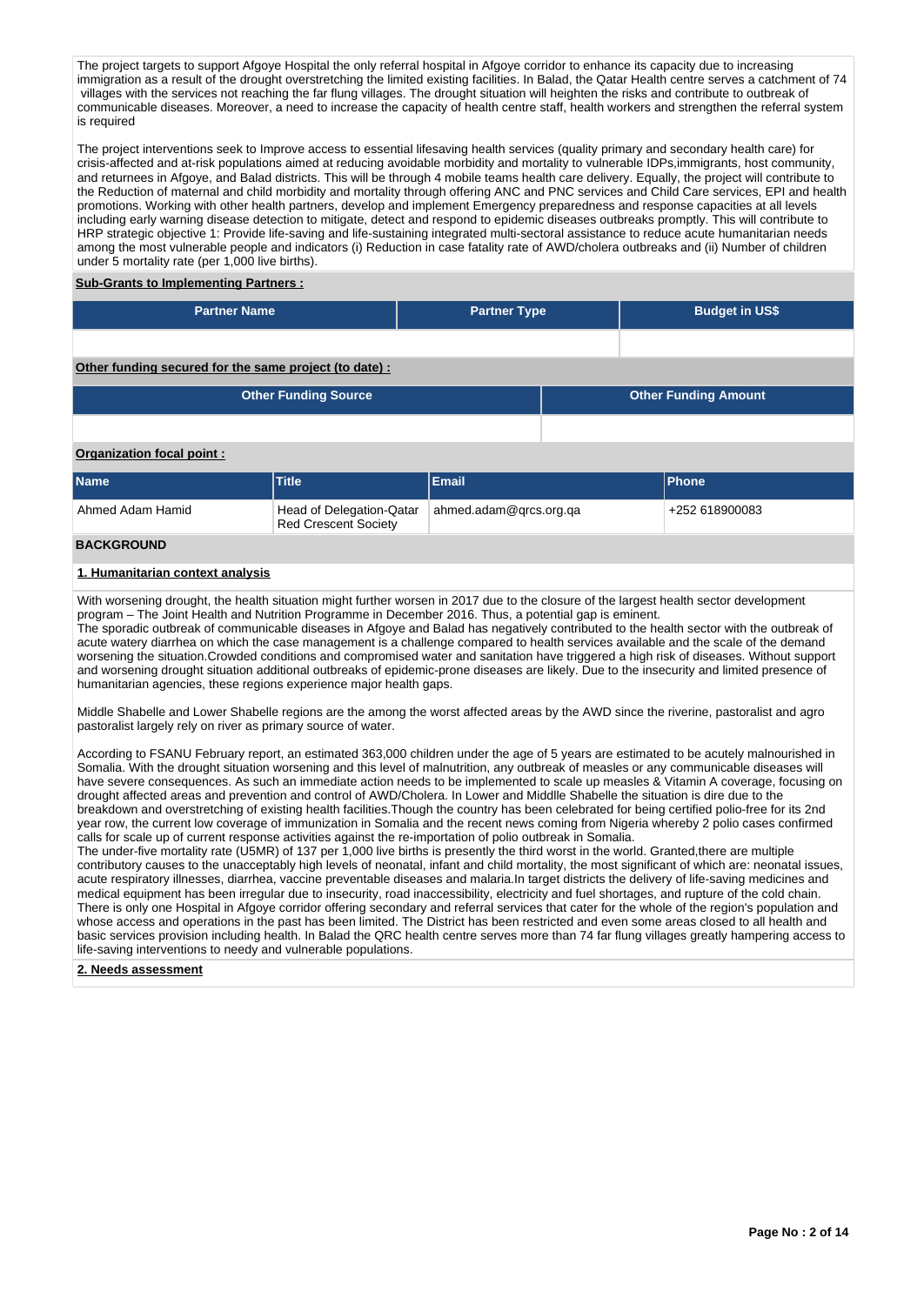The increase of Acute Watery Diarrhea (AWD/cholera) outbreak that started in the first week of December 2016 throughout Afgoye has continued to affect large number of people in the riverine areas including Afgoye and Balad districts in Lower and Middle Shabelle regions of Somalia. According to QRCS December 2016 Afgoye hospital report, 322 cases of suspected AWD were admitted to hospital since Dec 2016, 171 out of these cases were under five and 151 were above five years. The same reports from QRCS health centre in Balad indicates the center has provided AWD case management to 87 patients. Out of these cases 29 were children and 58 were adult. AWD broke out in Shabelle region in the second week of Dec 2016 mainly affecting riverine villages in Balad and Afgove districts.

In the third week of January 2017, the number of AWD daily cases had increased from 4 cases per day to an almost 6-7 cases per day. Similar to this, AWD daily cases in QRCS Balad health centre have also increased from 1-2 daily cases to 4-6 daily cases. This type of AWD is affecting mainly the elderly and middle groups but also there is percentage of children including case management which further contributes to the malnutrition of children. By mid February, 372 AWD cases have been attended since the beginning of Dec 2016 in QRCS hospital in Afgoye, with only two cases reported to have died. 234 out of this figure are in January which indicates an increase of approximately 170% of the AWD cases. 77 AWD cases were also reached to QRCS health centre in Balad, only one case reported to have died. 51 cases out of these were reported in January which also indicate an increase of 196% compared last Dec 2016. With River Shabelle having completely dried up water availability in lower and middle Shabelle continue to be diminish which likely to contribute to increase in AWD cases.

In comparison to the population and health needs, Shabelle regions have insufficient number of medical facilities compounded by the current drought that has overstretched the already inadequate staff and services. For instance, the Balad Health centre has a catchment of 74 villages. Due to the insecurity and limited presence of humanitarian agencies, Shabelle regions is still experiencing major health gaps. With major outbreaks of cholera occurring frequently, high level of malnutrition, low immunity levels, migration,overcrowding in camps and shelters, and continued displacement, there is a high risk of communicable disease outbreaks. The escalating situation, and increase in cases of suspected communicable diseases, QRCS has established CTU in Afgoye main hospital and Balad health center with special response team for the case management. However, the facilities are limited by lack of supplies, poor infrastructure and inadequate number and capacity of staff. Afgoye hospital and Balad Health Centre have potential for scale-up as well as staff whose skills can be upgraded to handle the forecasted emergencies and staff. Due to this, the hospital and health facilities have reported regular stock outs of life saving medicines. Additionally, due to the scale of the emergency there is urgent requirement to recruit and capacity build staff. There is urgent need to increase the overall number of emergency health workers, it is also essential to provide additional training to existing personnel in order to further build their capacity in core areas such as epidemic diseases management and control, antenatal and postnatal care. EPI services are only available in select health facilities indicating limited EPI coverage which is contributing to the outbreak of vaccine preventable diseases.

### **3. Description Of Beneficiaries**

Afgoye town is inhabited by host community, IDPs, immigrants,and returnees. The relative security situation that characterize the corridor has seen an influx of IDPs, returnees and Immigrants trying to access basic services. The targeted beneficiaries, are spread in Lafoole, Libaaxle, Buulo Xaartooy, Awgooye, Dhajalaq, Waranbas, Balabaleey, Kuraari, Shukurow and Abbannaale.The livelihoods of the Afgoye population depend on agriculture and livestock. The complexity of displacement and drought and its impact on IDPs and host community in Afgoye has increased the vulnerability of these people and may lead to a humanitarian crisis in the near future.

In Balad the host communities, IDPs and refugees are spread among 74 villages. The project targets populations spread in Marerey,Mukedhere , Warqabo, kurshale,yaqle,Dhagahow,shanlow,Jameo Farbarako,Buulo kuunto. Due to the continuing drought and resultant movements people are struggling to access food and other basic services with the security situation worsening the situation. Daily arrivals of IDPs was reported although numbers were not verified. Due to the drought onslaught, labour opportunities have dwindled heightening the vulnerability. the new arrivals have no access to clean water thus the risk of diseases. Livelihoods of populations in Balcad District in Midlle shabelle are classified into small riverine farmers and agro-pastoralists.The poor households in both the riverine and agro pastoral livelihoods mainly depend on own cereal production (65-80%) for food, which is supplemented with food purchase (10-20%), while the rest comes from own livestock production.

### **4. Grant Request Justification**

Qatar Red Crescent has been operating Afgoye Hospital from 2011 the only accessible referral hospital in the Afgoye Corridor. The hospital catchment area has a population 190,772, including 4 IDP camps. This being the only referral hospital has meant the capacity has been overwhelmed leading to in some instances inadequate service delivery. The hospital is unable to reach out to far flung rural areas who are facing debilitating drought and in urgent need of emergency and lifesaving health services. Staff are in shortage and in urgent need for capacity building, the hospital and health center reports frequent stock-out of essential drugs and supplies.

In Balad District, the health centre catchment area covers 74 villages spread in Balad District. This overstretches the already weak system and with limited number of staff and capacity, poor coordination of disease surveillance, identification and response to suspected outbreaks of epidemic prone diseases the response has been wanting. Thus, during the onslaught of the current drought, the activities proposed will contribute to Strategic Objective 1 :Provide life-saving and life-sustaining integrated multi-sectoral assistance to reduce acute humanitarian needs among the most vulnerable people through offering primary health care delivery through mobile units.

### **5. Complementarity**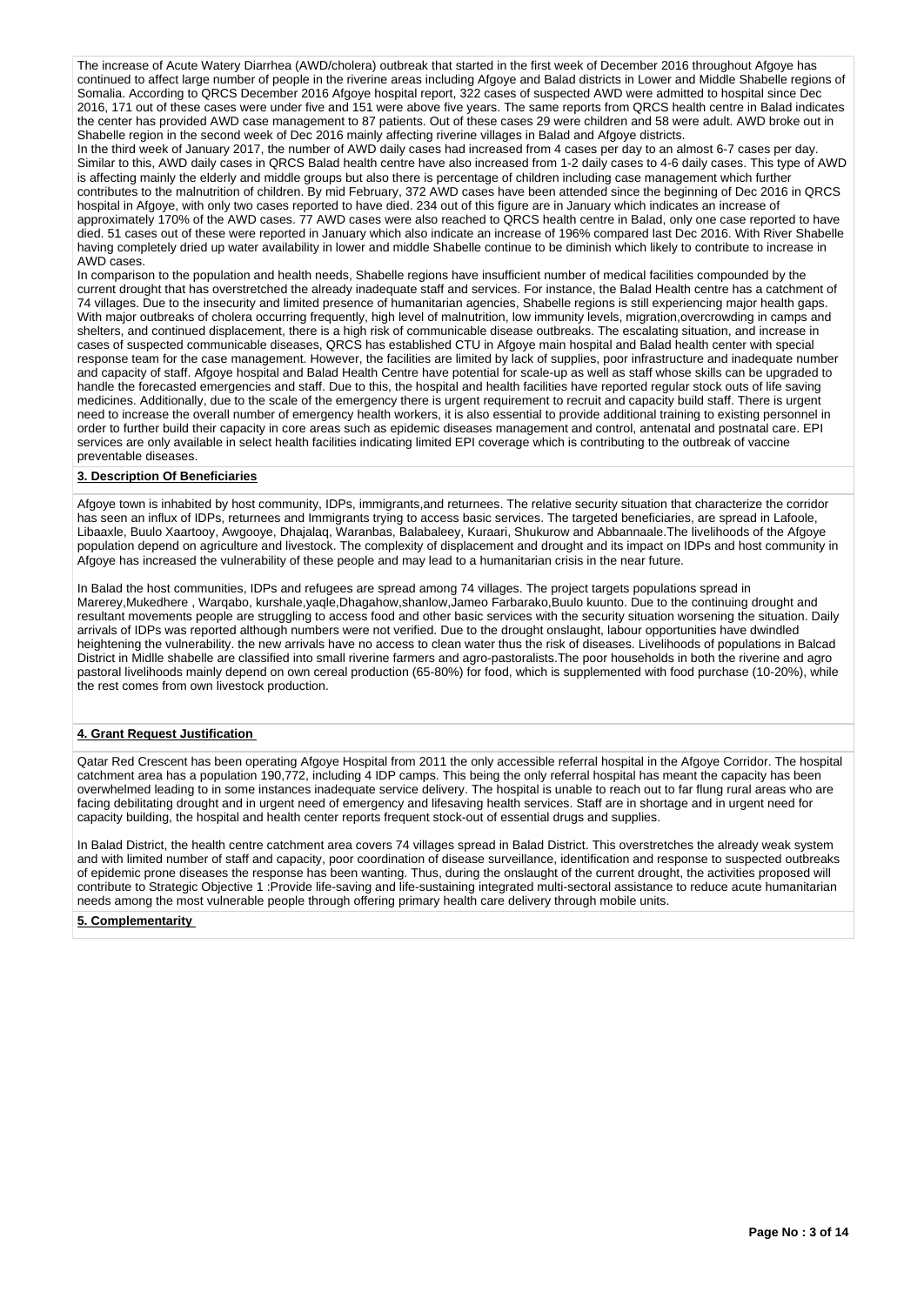Qatar Red Crescent society is currently running, from 2011, Afgoye main hospital that provides health services including; OPD, in patient with capacity of 120 beds, MCH and maternity, well equipped operation theatre (OT), pediatric, lab and pharmacy. In 2016, the hospital provided health services to 22,979 patients. Other interventions include; health education sessions, hygiene promotion campaigns, establishing Cholera Treatment Centre for AWD case management. The hospital will act as the referral hospital for complicated cases in Afgoye district especially on Comprehensive Emergency Obstetric and Newborn care (CEmONC). This will be strengthened through health partners adopting a referral mechanism and the hospital availing ambulance and emergency staff.

In Balad health centre, Qatar Red Crescent society has rehabilitated and launched Balad health centre in Feb 2014 to provide medical services to 74 sub villages with an estimated population of 200,000 inhabitants. The health Center provides a wide range of services around the clock for the two years, with different health components; Outpatient services , ANC, Basic obstetric services, EPI services, Facility delivery with qualified midwives, and Drugs dispensing and laboratory services. These facilities will acts as backstopping measure for the Mobile Healthcare Delivery team as well as complement service delivery. During the health care delivery and health promotions QRCS will work with partners in order to complement services offered and mitigate overlap. Cases of PLW requiring attention and basic obstetric services will be referred to Balad health centre or any health partner MCH or health partner.

As a leader in health care and social development in these region, QRCS plans to strengthen and appreciate achievements gained so far by working closely with the health and other clusters partners. QRCS plans to continue collaboration with the local health/clusters partners through strengthening the referral system, coordination and information sharing including during the health promotion and EPI campaigns. In the clusters meetings encourage discussion on technical/management issues to guide the implementation of the project. QRCS proposed program plan is to maintain these partnerships to enhance synergy.

### **LOGICAL FRAMEWORK**

### **Overall project objective**

1. Strengthen access to quality Emergency and essential Primary Health Care and MCH to the most vulnerable populations from select settlements in Afgoye, and Balad districts in Lower Shabelle and Middle Shabelle respectively.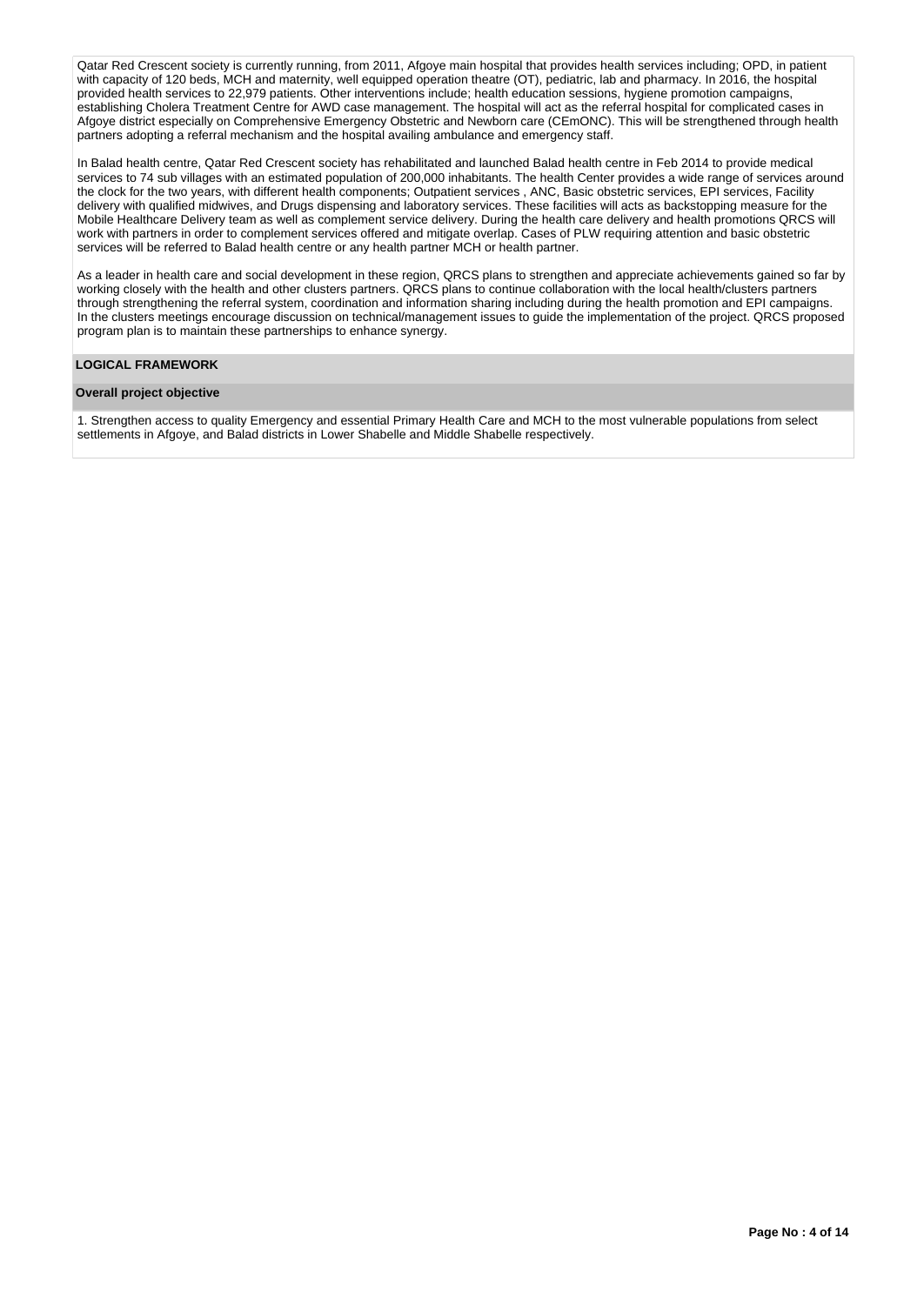| <b>Health</b>                                                                                                                                                                                       |                                                                                                                                        |                                 |
|-----------------------------------------------------------------------------------------------------------------------------------------------------------------------------------------------------|----------------------------------------------------------------------------------------------------------------------------------------|---------------------------------|
| <b>Cluster objectives</b>                                                                                                                                                                           | <b>Strategic Response Plan (SRP) objectives</b>                                                                                        | <b>Percentage of activities</b> |
| Improved access to essential lifesaving<br>health services (quality primary and<br>secondary health care) for crisis-affected<br>populations aimed at reducing avoidable<br>morbidity and mortality | Somalia HRP 2017                                                                                                                       | 100 <sup>°</sup>                |
|                                                                                                                                                                                                     | Contribution to Cluster/Sector Objectives The project will contribute to bealth objectives (i) Improved access to essential lifesaving |                                 |

**ute to health objectives (i) Impro** health services (quality primary health care) for crisis-affected populations aimed at reducing avoidable morbidity and mortality and (ii) To contribute to the reduction of maternal and child morbidity and mortality. This will be through increasing access and affordability of emergency and life-saving health care services to vulnerable IDPs, returnees, migrants and host communities.

### **Outcome 1**

1. Improved access to emergency and lifesaving primary health care services to vulnerable and mobile population in Afgoye, and Balad districts (6,442 men, 14,507 women, 14,941 boys and 16,187 girls) through 4 mobile health teams (2 Balad and 2 Afgoye).

## **Output 1.1**

### **Description**

Improved capacity delivery of health care workers composed of 20 mobile clinic staff (8 male, 12 female) 40 Community Health Workers (16 male, 24 female).

### **Assumptions & Risks**

-Existing pool of Community Health Workers and Mobilizers whose skills can be enhanced.

### **Indicators**

|                 |                                                |                                                                                                                                                                                                   |            | <b>End cycle beneficiaries</b> |                   | End<br>cycle  |
|-----------------|------------------------------------------------|---------------------------------------------------------------------------------------------------------------------------------------------------------------------------------------------------|------------|--------------------------------|-------------------|---------------|
| Code            | <b>Cluster</b>                                 | Indicator                                                                                                                                                                                         | <b>Men</b> | <b>Women</b>                   | <b>Boys Girls</b> | <b>Target</b> |
| Indicator 1.1.1 | Health                                         | Number of health workers trained on common<br>illnesses and/or integrated management of<br>childhood illnesses, surveillance and emergency<br>preparedness for communicable disease<br>outbreaks. |            |                                |                   | 60            |
|                 |                                                | <b>Means of Verification:</b> Training reports, Health and hospital services delivery report                                                                                                      |            |                                |                   |               |
| Indicator 1.1.2 | Health                                         | Number of functional health facility with Basic<br>Emergency Obstetric Care (BEmOC) per 500,000<br>population                                                                                     |            |                                |                   |               |
|                 | <b>Means of Verification: Training Reports</b> |                                                                                                                                                                                                   |            |                                |                   |               |

**Activities**

## **Activity 1.1.1**

### **Standard Activity : Primary health care services, consultations**

Capacity building 20 health staff (40% males and 60% female) (4 mid wives, 4 registered nurses,8 auxiliary nurses, 4 medical doctors) on integrated health delivery to support the delivery of quality emergency health support, 40 Community Health Workers on control and prevention of epidemics, Child Health Care, EPI.

## **Activity 1.1.2**

## **Standard Activity : Emergency Obstetric Care - Basic and Advacned**

Health care workers IMCI training for facility based and Reproductive, Maternal and Neonatal Child Health (RMNCH/Basic Emergency Obstetric and Newborn Care (BeMONC) training for Ante Natal Care (ANC)/Post Natal Care (PNC)

### **Output 1.2**

### **Description**

Improved knowledge dissemination and assimilation on AWD/Cholera prevention and control.

## **Assumptions & Risks**

Increased access of the beneficiaries through improved security situation.

**Indicators**

| iliulvulvi J    |                                                        |                                                                                                                                                                 |            |                                |             |                     |
|-----------------|--------------------------------------------------------|-----------------------------------------------------------------------------------------------------------------------------------------------------------------|------------|--------------------------------|-------------|---------------------|
|                 |                                                        |                                                                                                                                                                 |            | <b>End cycle beneficiaries</b> |             | <b>End</b><br>cycle |
| Code            | <b>Cluster</b>                                         | Indicator                                                                                                                                                       | <b>Men</b> | <b>Women</b>                   | Boys  Girls | <b>Target</b>       |
| Indicator 1.2.1 | Health                                                 | No. of community mobilization and sensitization,<br>hygiene and health promotions dialogue sessions<br>against Cholera/AWD undertaken per<br>village/settlement |            |                                |             |                     |
|                 | <b>Means of Verification:</b> Campaign reports, Survey |                                                                                                                                                                 |            |                                |             |                     |
| Indicator 1.2.2 | Health                                                 | Number of Community Health Workers trained on<br>AWD/Cholera management, prevention and<br>control.                                                             |            |                                |             | 40                  |
|                 | <b>Means of Verification:</b> Training reports         |                                                                                                                                                                 |            |                                |             |                     |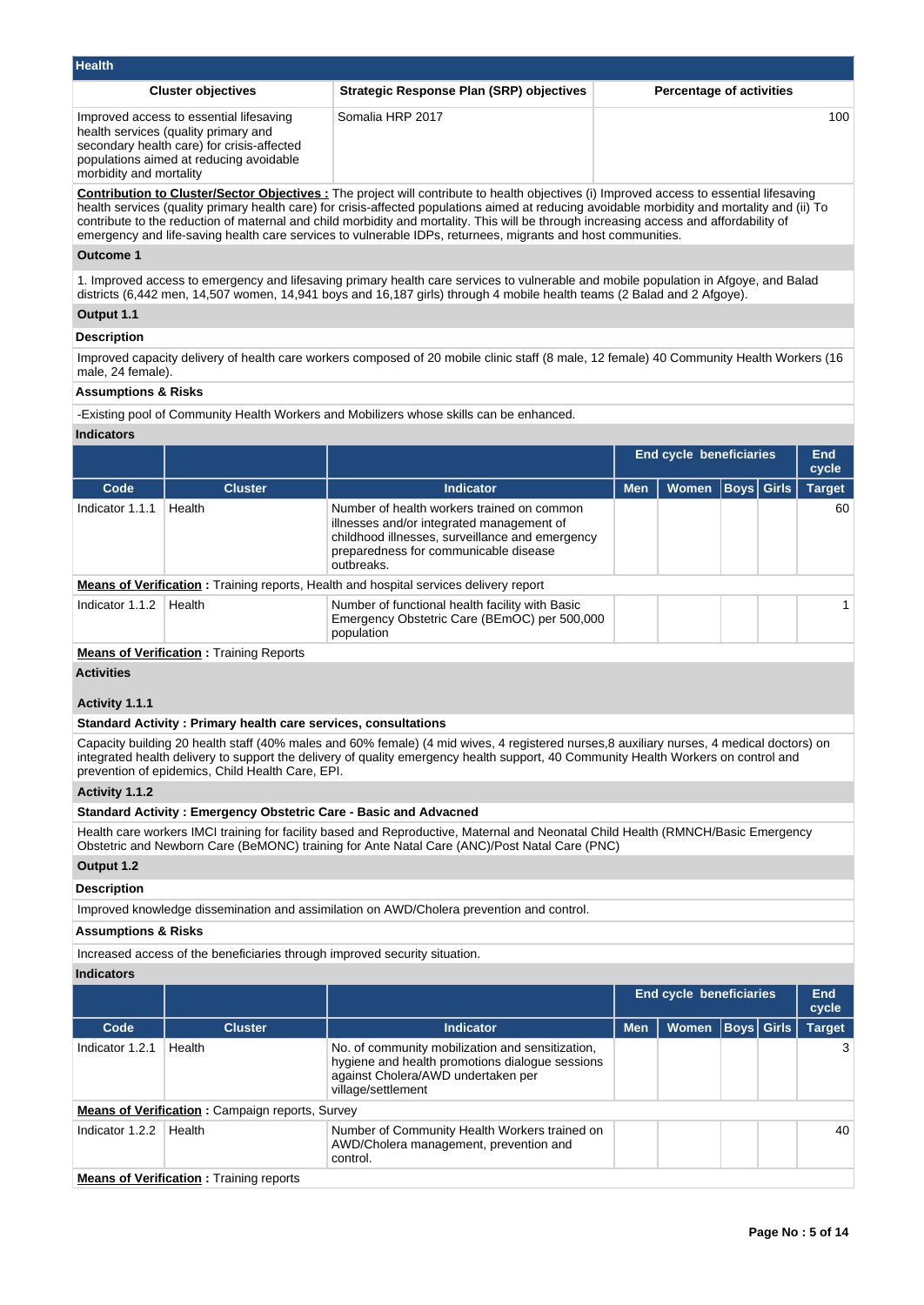| Indicator 1.2.3                | Health                                                                         | Case Fatality Ratio (CFR) for most common                                                                                                 |            |                                |                   | 500           |
|--------------------------------|--------------------------------------------------------------------------------|-------------------------------------------------------------------------------------------------------------------------------------------|------------|--------------------------------|-------------------|---------------|
|                                |                                                                                | diseases - AWD/Cholera                                                                                                                    |            |                                |                   |               |
|                                | <b>Means of Verification:</b> Mobile Health Team reports, Surveillance reports |                                                                                                                                           |            |                                |                   |               |
| <b>Activities</b>              |                                                                                |                                                                                                                                           |            |                                |                   |               |
| Activity 1.2.1                 |                                                                                |                                                                                                                                           |            |                                |                   |               |
|                                | <b>Standard Activity: Awareness campaigns and Social Mobilization</b>          |                                                                                                                                           |            |                                |                   |               |
| each lasting 5 days.           |                                                                                | Undertake 3 community mobilization, dialogues and sensitization campaigns on health promotion and communicable diseases per district      |            |                                |                   |               |
| Activity 1.2.2                 |                                                                                |                                                                                                                                           |            |                                |                   |               |
|                                |                                                                                | <b>Standard Activity: Emergency Preparedness and Response capacities</b>                                                                  |            |                                |                   |               |
|                                |                                                                                | Community health workers trained on epidemics including Cholera/AWD disease management, prevention and control.                           |            |                                |                   |               |
| Activity 1.2.3                 |                                                                                |                                                                                                                                           |            |                                |                   |               |
|                                | <b>Standard Activity: Epidemic disease surveillance</b>                        |                                                                                                                                           |            |                                |                   |               |
|                                |                                                                                | Undertake Disease Surveilance with health partners and cluster on a regular basis during outbreaks and on a monthly basis                 |            |                                |                   |               |
| Output 1.3                     |                                                                                |                                                                                                                                           |            |                                |                   |               |
| <b>Description</b>             |                                                                                |                                                                                                                                           |            |                                |                   |               |
|                                | Clinics for screened cases requiring further treatment and observation         | Established Mobile Health Team in place and providing 15 days of health provision, health education and referral services from the Mobile |            |                                |                   |               |
| <b>Assumptions &amp; Risks</b> |                                                                                |                                                                                                                                           |            |                                |                   |               |
|                                | Accessibility to the high-risk village.                                        |                                                                                                                                           |            |                                |                   |               |
| <b>Indicators</b>              |                                                                                |                                                                                                                                           |            |                                |                   |               |
|                                |                                                                                |                                                                                                                                           |            | <b>End cycle beneficiaries</b> |                   | End<br>cycle  |
| Code                           | <b>Cluster</b>                                                                 | <b>Indicator</b>                                                                                                                          | <b>Men</b> | <b>Women</b>                   | <b>Boys</b> Girls | <b>Target</b> |
| Indicator 1.3.1                | Health                                                                         | Number of outpatient consultations per person per<br>year (attendance rate or consultation rate)                                          |            |                                |                   | 4,000         |
|                                | <b>Means of Verification: Mobile Team report</b>                               |                                                                                                                                           |            |                                |                   |               |
| Indicator 1.3.2                | Health                                                                         | Number of functional health facility with Basic<br>Emergency Obstetric Care (BEmOC) per 500,000<br>population                             |            |                                |                   | 1             |
|                                | <b>Means of Verification:</b> Mobile Team reports, referral reports            |                                                                                                                                           |            |                                |                   |               |
| Indicator 1.3.3                |                                                                                |                                                                                                                                           |            |                                |                   |               |
|                                | Health                                                                         | Number of PLW provided with ANC and PNC<br>services.                                                                                      |            |                                |                   | 7,787         |
|                                | <b>Means of Verification:</b> Mobile Team Reports                              |                                                                                                                                           |            |                                |                   |               |
| <b>Activities</b>              |                                                                                |                                                                                                                                           |            |                                |                   |               |
| Activity 1.3.1                 |                                                                                |                                                                                                                                           |            |                                |                   |               |

Undertake 15 days per month Mobile medical units health care delivery consisting of four Mobile Health Teams of 6 health personnel each(1

medical doctor and supported by 1 registered nurses and 2 auxiliary nurses, 1 midwife) providing scheduled mobile outreach health provision to 10 settlements in Afgoye town and residential areas and 10 villages in Balad District including ensure timely requisition and distribution of essential medical supplies for the 4 Mobile Health Teams.

## **Activity 1.3.2**

## **Standard Activity : Secondary health care and referral services**

Support referral services from the functional hospital and one Health Outpost for screened cases requiring further observation and care (especially pregnant women) as part of the outreach services.

## **Activity 1.3.3**

## **Standard Activity : Primary health care services, consultations**

Provide ANC and PNC services to pregnant and lactating women (PLW) through the 4 mobile clinics

### **Output 1.4**

## **Description**

Improved delivery of Expanded Programme on Immunization (EPI) targeting under five and women of child-bearing age dis-aggregated by gender.

## **Assumptions & Risks**

Accessibility of beneficiaries in hostile area and in Mobility

## **Indicators**

|                 |                |                                                                                                                                           |     | <b>End cycle beneficiaries</b> |  | End<br>cycle |
|-----------------|----------------|-------------------------------------------------------------------------------------------------------------------------------------------|-----|--------------------------------|--|--------------|
| Code            | <b>Cluster</b> | <b>Indicator</b>                                                                                                                          | Men | Women  Boys   Girls   Target   |  |              |
| Indicator 1.4.1 | Health         | Number of children below five years and women<br>of child-bearing age immunized/vaccinated<br>against Vaccine preventable diseases (VPD). |     |                                |  | 25,081       |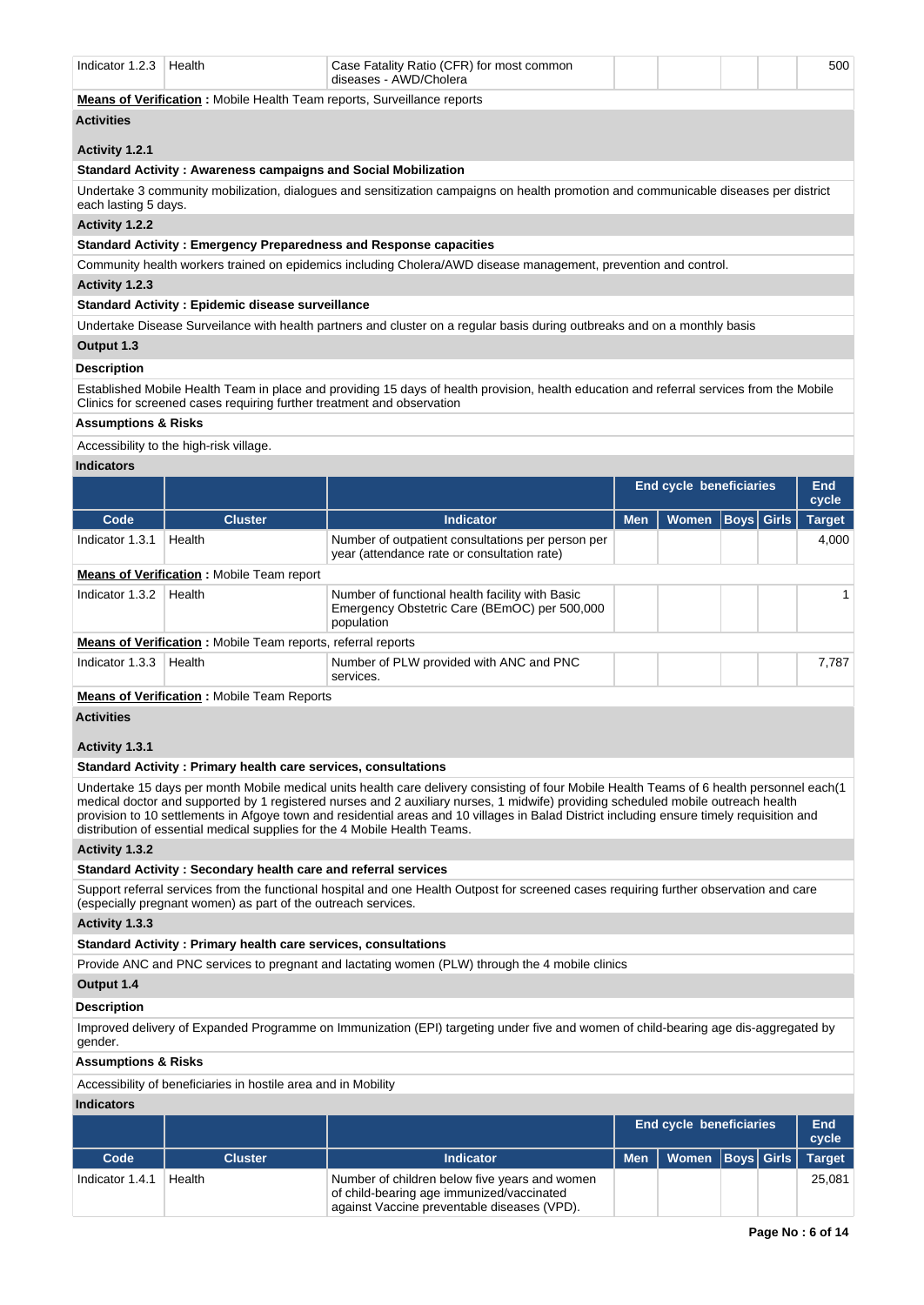|                                |                                                                  | <b>Means of Verification</b> : Health centre and Mobile Health Team reports, Survey                                                    |            |                                |             |              |               |  |
|--------------------------------|------------------------------------------------------------------|----------------------------------------------------------------------------------------------------------------------------------------|------------|--------------------------------|-------------|--------------|---------------|--|
| Indicator 1.4.2                | Health                                                           | Coverage of measles vaccination (%)                                                                                                    |            |                                |             |              | 75            |  |
|                                | Means of Verification: Campaign report card                      |                                                                                                                                        |            |                                |             |              |               |  |
| <b>Activities</b>              |                                                                  |                                                                                                                                        |            |                                |             |              |               |  |
| Activity 1.4.1                 |                                                                  |                                                                                                                                        |            |                                |             |              |               |  |
|                                | <b>Standard Activity: Immunisation campaign</b>                  |                                                                                                                                        |            |                                |             |              |               |  |
| dsitrict                       |                                                                  | Undertake 3 immunization campaign sessions in each of the target district during the project period each lasting 10 days per month per |            |                                |             |              |               |  |
| Activity 1.4.2                 |                                                                  |                                                                                                                                        |            |                                |             |              |               |  |
|                                |                                                                  | Standard Activity : Essential drugs and Medical equipments distribution                                                                |            |                                |             |              |               |  |
|                                |                                                                  | Timely procurement, safe storage and delivery of adequate doses of vaccines.                                                           |            |                                |             |              |               |  |
| Output 1.5                     |                                                                  |                                                                                                                                        |            |                                |             |              |               |  |
| <b>Description</b>             |                                                                  |                                                                                                                                        |            |                                |             |              |               |  |
|                                |                                                                  | Improved case referral, communication and information sharing for complex cases with health partners                                   |            |                                |             |              |               |  |
| <b>Assumptions &amp; Risks</b> |                                                                  |                                                                                                                                        |            |                                |             |              |               |  |
|                                |                                                                  | Positive and timely response and information sharing among the health partners.                                                        |            |                                |             |              |               |  |
| <b>Indicators</b>              |                                                                  |                                                                                                                                        |            |                                |             |              |               |  |
|                                |                                                                  |                                                                                                                                        |            | <b>End cycle beneficiaries</b> |             |              | End           |  |
|                                |                                                                  |                                                                                                                                        |            |                                |             |              | cycle         |  |
|                                |                                                                  |                                                                                                                                        |            |                                |             | <b>Girls</b> | <b>Target</b> |  |
| Code                           | <b>Cluster</b>                                                   | <b>Indicator</b>                                                                                                                       | <b>Men</b> | Women                          | <b>Boys</b> |              |               |  |
| Indicator 1.5.1                | Health                                                           | Number of complex cases referred and<br>satisfactorily attended                                                                        |            |                                |             |              | 100           |  |
|                                | <b>Means of Verification:</b> hospital and health centre reports |                                                                                                                                        |            |                                |             |              |               |  |
| Indicator 1.5.2                | Health                                                           | Number of functional health facility with Basic<br>Emergency Obstetric Care (BEmOC) per 500,000<br>population                          |            |                                |             |              | $\mathbf{1}$  |  |
|                                |                                                                  | <b>Means of Verification</b> : Referral hospital and health centers referral reports                                                   |            |                                |             |              |               |  |
| Indicator 1.5.3                | Health                                                           | Referral mechanism adopted by partners.                                                                                                |            |                                |             |              | $\mathbf{1}$  |  |
| <b>Means of Verification:</b>  |                                                                  |                                                                                                                                        |            |                                |             |              |               |  |
| <b>Activities</b>              |                                                                  |                                                                                                                                        |            |                                |             |              |               |  |
|                                |                                                                  |                                                                                                                                        |            |                                |             |              |               |  |
| Activity 1.5.1                 |                                                                  |                                                                                                                                        |            |                                |             |              |               |  |
|                                | Standard Activity: Secondary health care and referral services   |                                                                                                                                        |            |                                |             |              |               |  |
| <b>Activity 1.5.2</b>          |                                                                  | Encouraging of referrals through offering stand-by ambulance services in Afgoye, emergency staff and facilities in Health Centre       |            |                                |             |              |               |  |
|                                | Standard Activity: Secondary health care and referral services   |                                                                                                                                        |            |                                |             |              |               |  |
|                                |                                                                  | Strengthening of referral of obstetric cases and information sharing with health partners                                              |            |                                |             |              |               |  |
| Activity 1.5.3                 |                                                                  |                                                                                                                                        |            |                                |             |              |               |  |
|                                | Standard Activity: Secondary health care and referral services   |                                                                                                                                        |            |                                |             |              |               |  |
|                                |                                                                  | Referral mechanism agreed upon and adopted by health care implimenting partners                                                        |            |                                |             |              |               |  |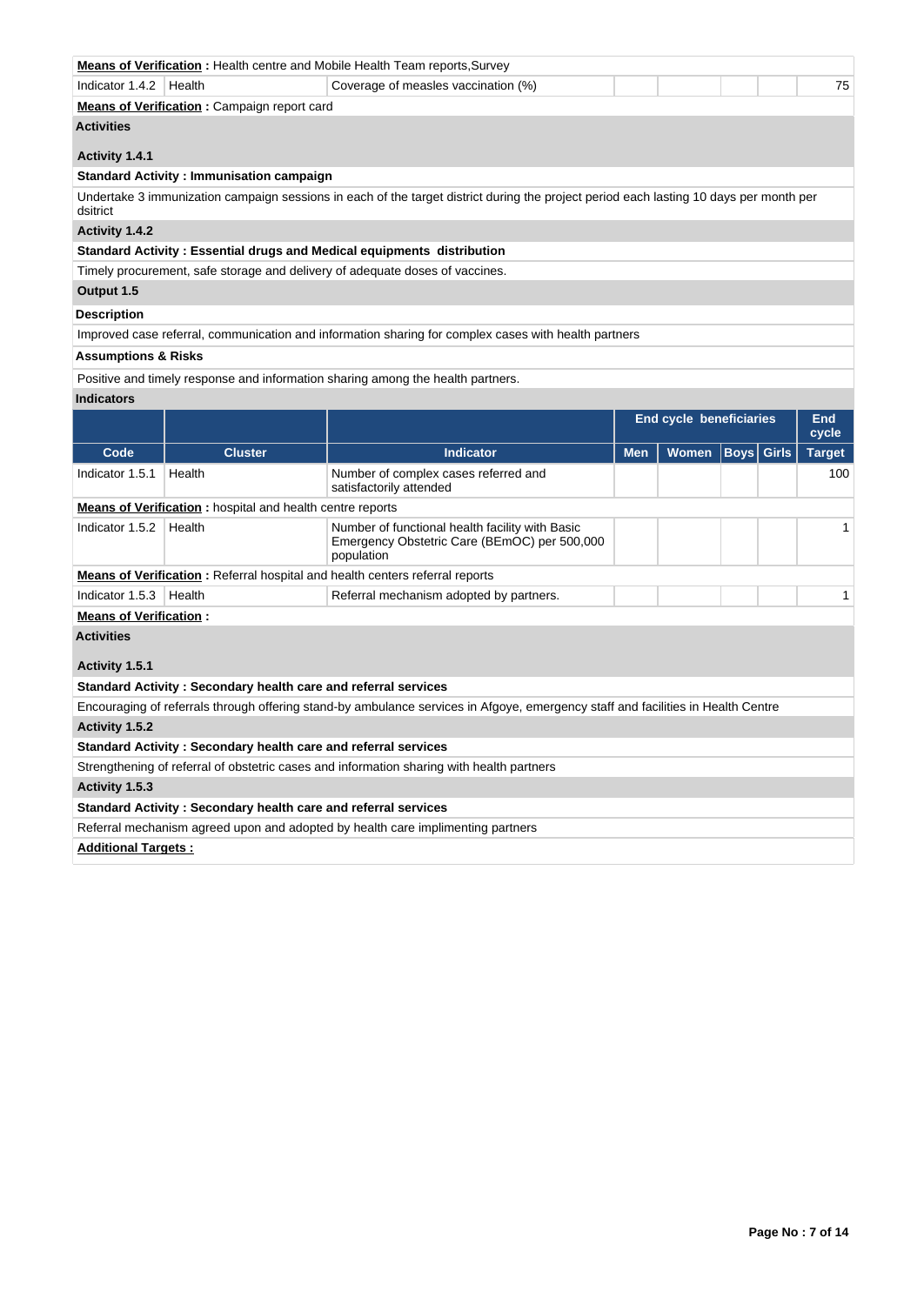# **Monitoring & Reporting plan**

Project monitoring shall be a continuous process throughout the project life period. Monitoring of activities shall be done by QRCS staff in conjunction with the specific region's Ministry of Health, Health cluster and WHO. All training shall have proper workshop reports for ease of monthly reference. Feedbacks and other information shall be collected through focus group discussion, key informant interviews, weekly reports, field visits to settlements and health facilities, local communities documenting success stories and verification of results with local communities. The project will develop user friendly tools. Such will include activity participant lists, patients card, Mobile Team Records on disease prevalence/consultations, project photos and other data as may be required. Key indicators and outcomes will be tracked and reported to measure the success of the interventions; principally the rate of new communicable disease outbreak cases in the target areas. Project staff will share bi-weekly, monthly progress and financial reports with WHO and health cluster. Community members and elders and key stakeholders will be involved in monitoring and evaluation throughout project delivery and will provide feedback on how effectively the activities met their needs.

Lessons learnt shall be incorporated in subsequent projects to improve on past gaps and failure as part of organization growth and change At the end of the project a final narrative report shall be produced and submitted by QRCs and encourage peer reviews to assess the project implementation, impact and results.

#### **Workplan**

| <b>Activitydescription</b>                                                                                                                                                                                                                                                                                                                                                                                                                                                                                                         | Year |  |   |   |          |              |              |          |          |              |              |
|------------------------------------------------------------------------------------------------------------------------------------------------------------------------------------------------------------------------------------------------------------------------------------------------------------------------------------------------------------------------------------------------------------------------------------------------------------------------------------------------------------------------------------|------|--|---|---|----------|--------------|--------------|----------|----------|--------------|--------------|
| Activity 1.1.1: Capacity building 20 health staff (40% males and 60% female) (4<br>mid wives, 4 registered nurses, 8 auxiliary nurses, 4 medical doctors) on integrated<br>health delivery to support the delivery of quality emergency health support, 40<br>Community Health Workers on control and prevention of epidemics, Child Health<br>Care, EPI.                                                                                                                                                                          | 2017 |  | X |   |          |              | X            |          |          |              |              |
| Activity 1.1.2: Health care workers IMCI training for facility based and<br>Reproductive, Maternal and Neonatal Child Health (RMNCH/Basic Emergency<br>Obstetric and Newborn Care (BeMONC) training for Ante Natal Care (ANC)/Post<br>Natal Care (PNC)                                                                                                                                                                                                                                                                             | 2017 |  | X |   |          |              |              |          |          |              |              |
| Activity 1.2.1: Undertake 3 community mobilization, dialogues and sensitization<br>campaigns on health promotion and communicable diseases per district each<br>lasting 5 days.                                                                                                                                                                                                                                                                                                                                                    | 2017 |  |   | X |          |              | X            |          |          | X            |              |
| Activity 1.2.2: Community health workers trained on epidemics including<br>Cholera/AWD disease management, prevention and control.                                                                                                                                                                                                                                                                                                                                                                                                 | 2017 |  |   | X |          |              |              |          |          |              |              |
| Activity 1.2.3: Undertake Disease Surveilance with health partners and cluster on a<br>regular basis during outbreaks and on a monthly basis                                                                                                                                                                                                                                                                                                                                                                                       | 2017 |  | X | X | X        | X            | X            | X        | X        | X            | X            |
| Activity 1.3.1: Undertake 15 days per month Mobile medical units health care<br>delivery consisting of four Mobile Health Teams of 6 health personnel each(1<br>medical doctor and supported by 1 registered nurses and 2 auxiliary nurses, 1<br>midwife) providing scheduled mobile outreach health provision to 10 settlements in<br>Afgoye town and residential areas and 10 villages in Balad District including ensure<br>timely requisition and distribution of essential medical supplies for the 4 Mobile<br>Health Teams. | 2017 |  | X | X | $\times$ | $\mathsf{x}$ | Ιx.          | X        | <b>X</b> | X            | $\mathsf{X}$ |
| Activity 1.3.2: Support referral services from the functional hospital and one Health<br>Outpost for screened cases requiring further observation and care (especially<br>pregnant women) as part of the outreach services.                                                                                                                                                                                                                                                                                                        | 2017 |  | X | X | <b>X</b> | $\mathsf{X}$ | ΙX.          | <b>X</b> | X.       | $\mathsf{X}$ | $\mathsf{X}$ |
| Activity 1.3.3: Provide ANC and PNC services to pregnant and lactating women<br>(PLW) through the 4 mobile clinics                                                                                                                                                                                                                                                                                                                                                                                                                 | 2017 |  | X | X | X        | $\mathsf{x}$ | $\mathsf{x}$ | <b>X</b> | X        | X            | ΙX.          |
| Activity 1.4.1: Undertake 3 immunization campaign sessions in each of the target<br>district during the project period each lasting 10 days per month per dsitrict                                                                                                                                                                                                                                                                                                                                                                 | 2017 |  |   | X |          |              | X            |          |          | X            |              |
| Activity 1.4.2: Timely procurement, safe storage and delivery of adequate doses of<br>vaccines.                                                                                                                                                                                                                                                                                                                                                                                                                                    | 2017 |  | X |   |          | Х            |              |          | X        |              |              |
| Activity 1.5.1: Encouraging of referrals through offering stand-by ambulance<br>services in Afgoye, emergency staff and facilities in Health Centre                                                                                                                                                                                                                                                                                                                                                                                | 2017 |  | X | X | $\times$ | X            | <b>X</b>     | X        | X        | $\mathsf{x}$ | $\mathsf{X}$ |
| Activity 1.5.2: Strengthening of referral of obstetric cases and information sharing<br>with health partners                                                                                                                                                                                                                                                                                                                                                                                                                       | 2017 |  | X | X | X        | X.           | IX.          | $\times$ | $\times$ | $\mathsf{X}$ | ΙX.          |
| Activity 1.5.3: Referral mechanism agreed upon and adopted by health care<br>implimenting partners                                                                                                                                                                                                                                                                                                                                                                                                                                 | 2017 |  |   | X |          |              |              |          |          |              |              |
| <b>OTHER INFO</b>                                                                                                                                                                                                                                                                                                                                                                                                                                                                                                                  |      |  |   |   |          |              |              |          |          |              |              |
| <b>Accountability to Affected Populations</b>                                                                                                                                                                                                                                                                                                                                                                                                                                                                                      |      |  |   |   |          |              |              |          |          |              |              |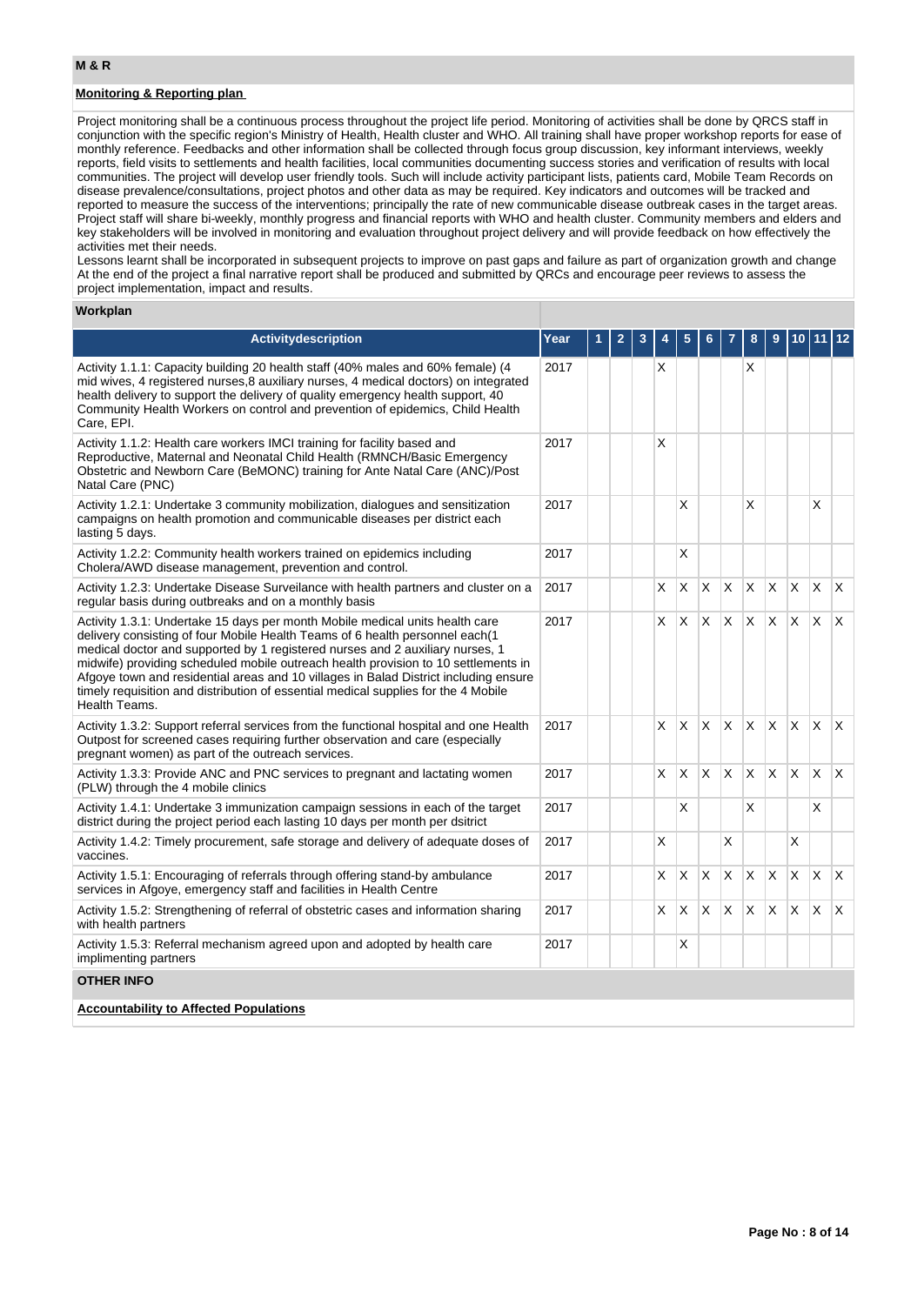QRCS will demonstrate their commitment to accountability to affected populations by ensuring feedback and accountability mechanisms are integrated into organizations' strategies,proposal, monitoring and evaluations, recruitment, staff inductions and training and this will be highlighted in reporting. The Feedback mechanism will be provided through Community Health Workers and Village Committees with the mobile team collating the information to be used for health care delivery improvement. QRCS will promote accountability and provide information to beneficiaries, WHO, partners and donors about the progress of the programme in terms of project activities and financial. During the project implementation in all the targeted settlements a village committee which will work with the Mobile Health Team will be capacity build on health promotion activities. The village committee will form part of the team to cascade programme information including beneficiaries, activities to the target population. The team will also be part of the project Monitoring, Evaluation and Learning team in order to ensure project activities are undertaken and to promote project activities ownership and success.Feedback and complaints: QRCS will actively seek the views of affected populations to improve policy and practice in programming, ensuring that feedback and complaints mechanisms are streamlined, appropriate and robust enough to deal with (communicate, receive, process, respond to and learn from) complaints about breaches in policy and stakeholder dissatisfaction.

QRCS will enable beneficiaries to play an active role in the decision-making processes that affect them through the establishment of clear guidelines and practices to engage them appropriately and ensure that the most marginalised and affected are represented and have influence.

### **Implementation Plan**

The Mobile Health Team target the area that are hard to access and with greatest health need. Two mobile teams are targeted for Balad District. QRCs is currently operating a health centre with a catchment of 74 villages which has resulted in overstretching of the limited facilities. Afgoye will be targeted with two Mobile Teams. An overall Project Coordinator will oversee this project, make supply requests for all locations, follow up and ensure reports are sent on time and coordinate with the Mobile Team Head based at district levels. The Mobile Team will be lead by a medical doctor.The Mobile Team heads will do the daily project monitoring of all the mobile sites with help from Community Health Workers. The Mobile Team Head will be responsible for all the daily basis supervision for all the health care delivery services following the guidelines for integrated health as laid down by the health cluster. During the mobile outreach sessions those cases that cannot be handled at the field level will be referred to the nearest health centre or hospital. The village committee and Community Health Workers will assist in community mobilization and sensitization activities as with Community Health Workers assisting the team in project activities implementation. The target beneficiaries will receive primary health care delivery 15 days in a month. In addition, Community Health Workers will be capacity build on cholera prevention, management and control essential and public health promotion. Those with previous experience will be prioritized to complement the delivery of the messages. The Project coordinator and Head of mobile team will conduct weekly and monthly monitoring respectively. Community Health Workers will be trained in mobilization, detection, referral and defaulter tracing of EPI and communicable diseases. The Pregnant, Lactating Women and U5 will be registered and files stored for future reference as well as the weekly and monthly reporting tools and minutes of any meeting conducted. The cadre of staff implementing the program is as follows: Senior Medical Officer will offer quality health care to all patients in the primary healthcare facility and work closely with other staff in all departments providing support and guidance.Nurse - They will ensure the smooth running of project activities at sites through provision of screening, counseling, treatment/preventive services and on-job training and guidance of health workers and mobilizers, will also maintain records and treatment at Mobile Team Sites. Auxiliary Nurse -Are the healthcare assistants who work within hospital or community settings under the guidance of a qualified healthcare professional. Their duties include washing and dressing, feeding, helping people to mobilize, generally assisting with patients overall comfort and monitoring patients conditions by taking temperature, pressure, weight and others parameters. Outreach Supervisor -They will liaise with NGO/FBO/CBOs/local authorities to ensure that quality programs are implemented, provide linkages between community and health facilities, and ensure that friendly services are accessible to target populations.

#### **Coordination with other Organizations in project area**

| Name of the organization                      | Areas/activities of collaboration and rationale                 |
|-----------------------------------------------|-----------------------------------------------------------------|
| <b>WHO</b>                                    | Medical supplies and drugs, Technical capacity                  |
| CSO <sub>s</sub> working on health            | information sharing and coordination of activities and referral |
| <b>UNICEF</b>                                 | Referral of SAM cases, information sharing                      |
| Ministry of Health-Middle and Lower Shabelle. | information sharing, coordination of activities and Monitoring  |
| <b>WFP</b>                                    | Referral of MAM cases                                           |
| <b>Environment Marker Of The Project</b>      |                                                                 |

## **Gender Marker Of The Project**

2a- The project is designed to contribute significantly to gender equality

### **Justify Chosen Gender Marker Code**

The project will take into consideration gender dimensions ensuring adequate representation of all genders with at least 50% female representation in all project activities including capacity building and interventions. A gender sensitive and well representative committee to help QRCS staff in the various stages of the project including in the identification/selection of project participants as well as identification of strategic mobile team sites that are easily accessible by PLW and children will be constituted at the initial stage of the project in each district. The project will also mainstream gender with emphasis on female representation in the Community Health Workers and Village Committees. The project will have children under 5-years and pregnant and lactating women as the principal beneficiaries whilst giving each gender equal opportunity to participate in the intervention. Of the total beneficiaries 16% of the direct beneficiaries will be <5 years and 14% being Pregnant and Lactating Women (PLW). The project will seek to increase women access to ANC and PNC services and under five access to Child Healthcare including EPI. The Community Health Workers will play a key role in sensitizing and mobilizing identified beneficiary on access to health services that will include home visits and follow-ups.

### **Protection Mainstreaming**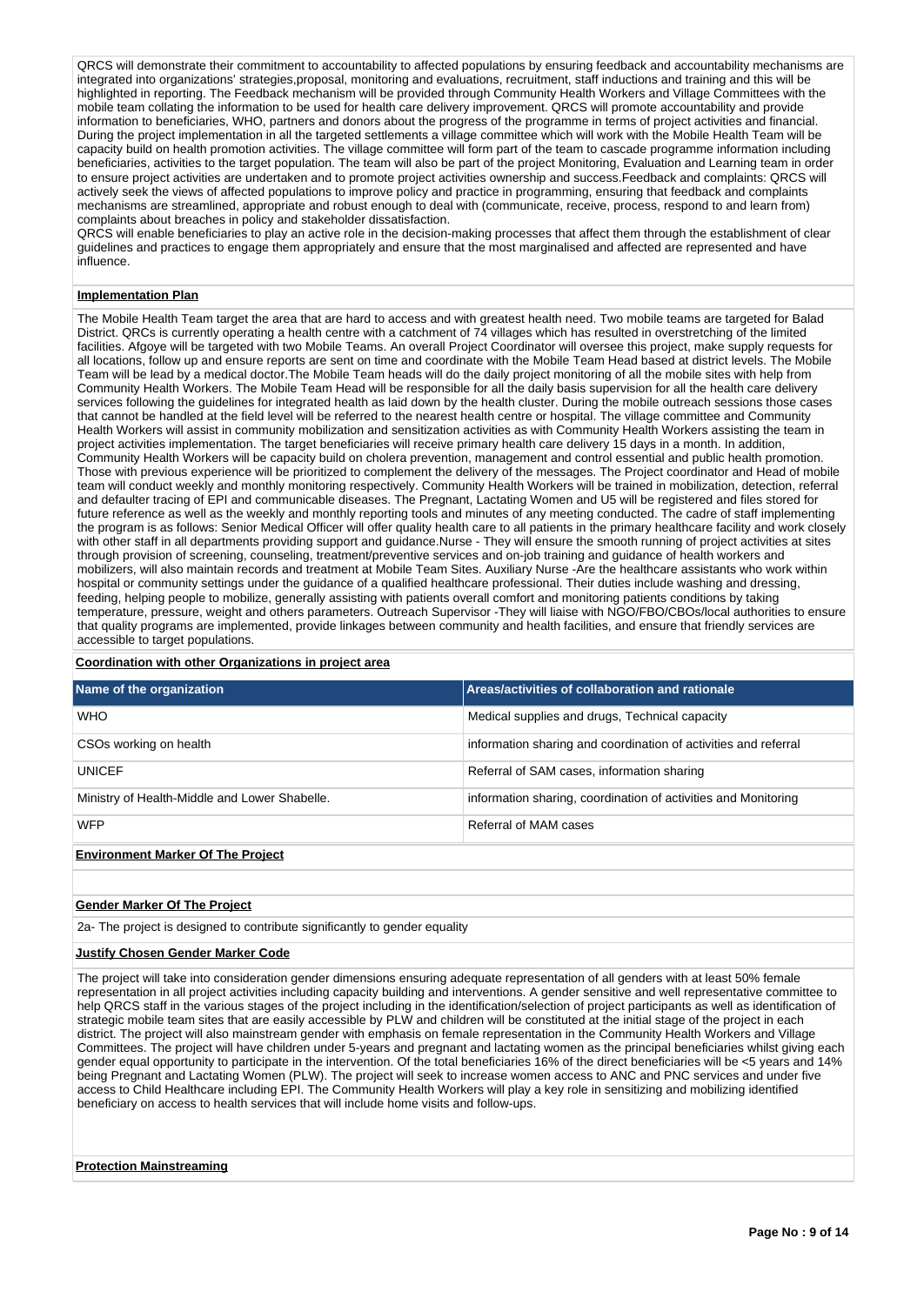QRCs will promote protection mainstreaming through the project period is the process with protection principles incorporated in the capacity building of the health staff including Community Health Workers and Community Mobilizers. To strengthen this, community committees will equally be trained.

The project components will prioritize dignity, and avoid causing harm: Prevent and minimize as much as possible any unintended negative effects of your intervention which can increase people's vulnerability to both physical and psychosocial risks, ensure meaningful Access: Arrange for people's access to assistance and services – in proportion to need and without any barriers (e.g. discrimination). Pay special attention to marginalized individuals and groups who may experience difficulty accessing health assistance and services. The village committee will form part of the Monitoring and Evaluation team and their opinion will be sort during the project implementation. Thus, the target beneficiaries affected populations will be able to measure the adequacy of interventions, and address concerns and complaints.

The community during mobilization and sensitization and health promotion will participate and empowered on accessing health rights.

# **Country Specific Information**

## **Safety and Security**

Due to the unpredictability of the security situation in especially in some of the settlements, QRCS will undertake regular monitoring of security environment and consultations with district head of security. In areas that are at higher risk, QRCS will reduce exposure through low-profile approach in sensitive areas; training of staff on security and safety measures; adapt communication strategy and visibility to the security risks; Regular community security assessments and inclusive dialogue processes to reduce risks.

## **Access**

QRCs has been working in Somalia since 2004. In all this time QRCS has been working with local communities in order to deliver interventions to the most needy populations. This has ensured a strong and amiable working relationship with local communities and authorities and relevant government ministries. In all the programs the implementing staff are locals thus, QRCS prides itself as being well versed with local customs and having well-established relationships with local communities. These strong links have enabled QRCS, as well as funding agencies, to quickly gain peoples trusts and implement projects successfully.

### **BUDGET**

| Code | <b>Budget Line Description</b>                                                                                                                                                                                                                                                                                                                                                                                                                                                                                                                                                                                                                                                                                                                                                                                                                                                                                                                                                                                                                                                                                                                                                                              |   | D / S Quantity Unit | cost                | <b>Duration</b><br>Recurran charged<br>ce | $\frac{9}{6}$<br>to CHF | <b>Total Cost</b> |
|------|-------------------------------------------------------------------------------------------------------------------------------------------------------------------------------------------------------------------------------------------------------------------------------------------------------------------------------------------------------------------------------------------------------------------------------------------------------------------------------------------------------------------------------------------------------------------------------------------------------------------------------------------------------------------------------------------------------------------------------------------------------------------------------------------------------------------------------------------------------------------------------------------------------------------------------------------------------------------------------------------------------------------------------------------------------------------------------------------------------------------------------------------------------------------------------------------------------------|---|---------------------|---------------------|-------------------------------------------|-------------------------|-------------------|
|      | <b>Staff and Other Personnel Costs</b>                                                                                                                                                                                                                                                                                                                                                                                                                                                                                                                                                                                                                                                                                                                                                                                                                                                                                                                                                                                                                                                                                                                                                                      |   |                     |                     |                                           |                         |                   |
| 1.1  | <b>Medical Doctor</b>                                                                                                                                                                                                                                                                                                                                                                                                                                                                                                                                                                                                                                                                                                                                                                                                                                                                                                                                                                                                                                                                                                                                                                                       | D | 4 <sup>1</sup>      | 1,500<br>.00        | 9                                         | 100.00                  | 54.000.00         |
|      | Each Mobile team will be headed by a Medical Doctor. Provide up to date information on implementation of health activities<br>through preparation and submission of weekly mobile team reports<br>Ensure that all health activities are implemented as outlined in the work plans prepared in collaboration with the Mobile team and<br>Project coordinator.<br>Review the Mobile Team activities and priorities on a regular basis updating the Project coordinator on gaps and/or provide<br>recommendations on how to improve quality of services.                                                                                                                                                                                                                                                                                                                                                                                                                                                                                                                                                                                                                                                       |   |                     |                     |                                           |                         |                   |
| 1.2  | <b>Registered Nurse</b>                                                                                                                                                                                                                                                                                                                                                                                                                                                                                                                                                                                                                                                                                                                                                                                                                                                                                                                                                                                                                                                                                                                                                                                     | D |                     | 4 400.0<br>0        | 9                                         | 100.00                  | 14,400.00         |
|      | Help to organise and carry out patient care and treatment, according to laid down's prescriptions and WHO guidelines<br>Participate in surveillance of the patient regarding alimentation, hydration, elimination and general health status.<br>Be proactive in identification of emergency situations. Communicate regularly with other Mobile Team staff.                                                                                                                                                                                                                                                                                                                                                                                                                                                                                                                                                                                                                                                                                                                                                                                                                                                 |   |                     |                     |                                           |                         |                   |
| 1.3  | <b>Auxiliary Nurse</b>                                                                                                                                                                                                                                                                                                                                                                                                                                                                                                                                                                                                                                                                                                                                                                                                                                                                                                                                                                                                                                                                                                                                                                                      | S |                     | 8 200.0<br>$\Omega$ | 9                                         | 100.00                  | 14,400.00         |
|      | Assist clinical officers and nurses during consultations.<br>Conduct duties like dressing of wounds and helping the midwives during delivery.<br>Implement and evaluate individual treatment plans for patients with a known long-term condition.<br>Identify and manage as appropriate treatment plans for patients at risk of developing a long-term condition.<br>Prioritize health problems and intervene appropriately to assist the patient in complex, urgent or emergency situations, including<br>initiation of effective emergency care.<br>Support patients to adopt health promotion laid down strategies that encourage patients to live healthily and apply principles of<br>self-care.<br>Deliver opportunistic health promotion using opportunities such as new patient-medicals.<br>Provide information and advice on prescribed or over-the-counter medication on medication regimens, side effects and<br>interactions<br>Assess and care for patients with present with uncomplicated wounds.<br>Support and advice women requesting information relating to family planning needs.<br>Implement and participate in vaccination and immunization programs for both adults and children. |   |                     |                     |                                           |                         |                   |
| 1.4  | Midwife                                                                                                                                                                                                                                                                                                                                                                                                                                                                                                                                                                                                                                                                                                                                                                                                                                                                                                                                                                                                                                                                                                                                                                                                     | S | 4 <sup>1</sup>      | 400.0<br>0          | 9                                         | 100.00                  | 14,400.00         |
|      | Ensure admission of patient and follow up of labor.<br>· Direct normal delivery, new-born care (including caesarean section).<br>• Carry out prolonged deliveries in collaboration with the head midwife and the doctor<br>• Ensure the follow up of the new-borns and the mothers in the maternity ward.<br>• Prepare the discharge of mothers and their babies                                                                                                                                                                                                                                                                                                                                                                                                                                                                                                                                                                                                                                                                                                                                                                                                                                            |   |                     |                     |                                           |                         |                   |
| 1.5  | <b>Security Staff</b>                                                                                                                                                                                                                                                                                                                                                                                                                                                                                                                                                                                                                                                                                                                                                                                                                                                                                                                                                                                                                                                                                                                                                                                       | S | 4 <sup>1</sup>      | 100.0<br>0          | 9                                         | 100.00                  | 3,600.00          |
|      | Provide security for medical staff and medical supplies.                                                                                                                                                                                                                                                                                                                                                                                                                                                                                                                                                                                                                                                                                                                                                                                                                                                                                                                                                                                                                                                                                                                                                    |   |                     |                     |                                           |                         |                   |
| 1.6  | <b>Community Health Worker</b>                                                                                                                                                                                                                                                                                                                                                                                                                                                                                                                                                                                                                                                                                                                                                                                                                                                                                                                                                                                                                                                                                                                                                                              | S | 40                  | 150.0<br>0          | 9                                         | 100.00                  | 54.000.00         |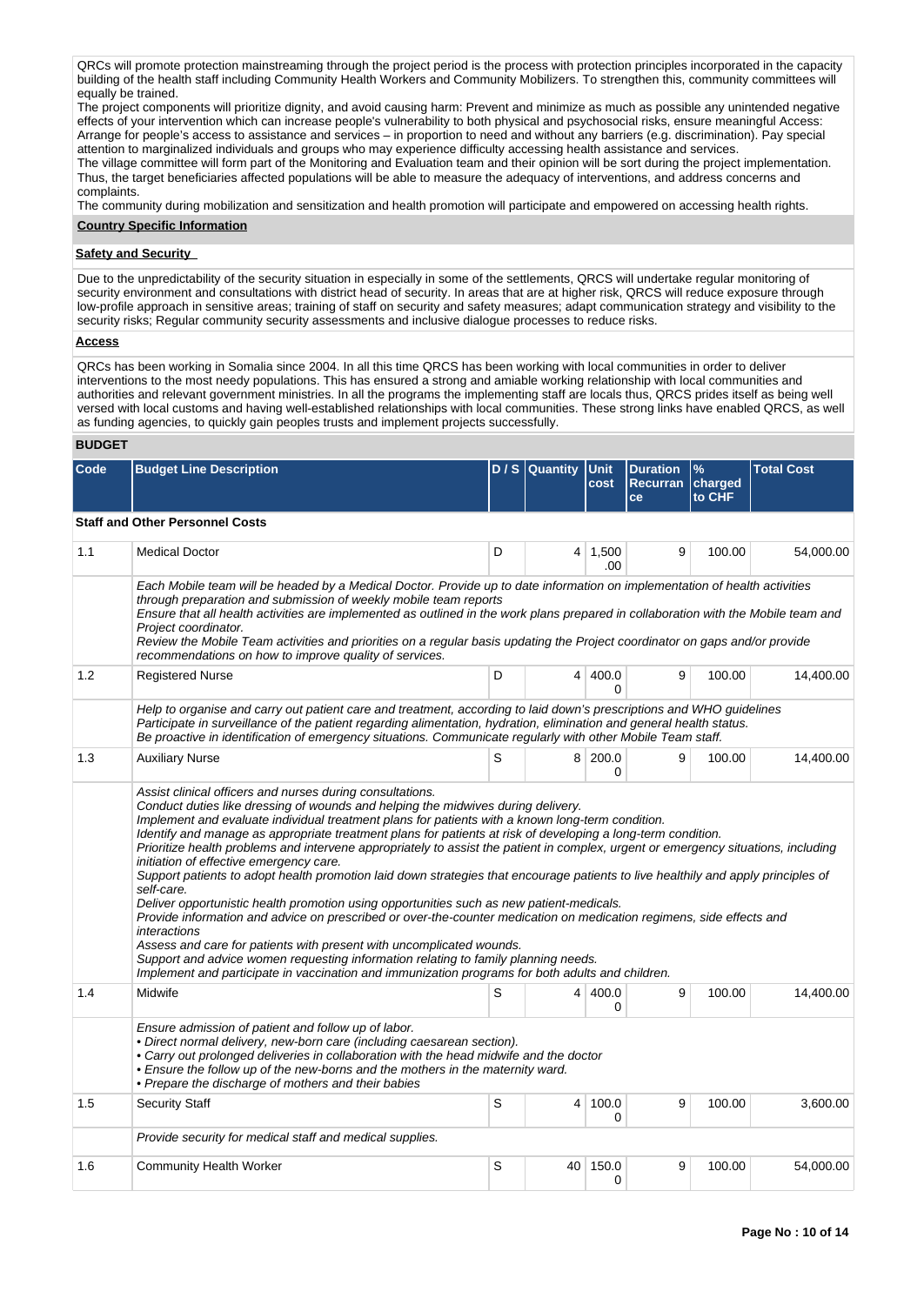|      | assisting the Mobile Team in the health care delivery including Expanded Progamme on Immunization (EPI), health promotion.<br>Each Mobile Team will have 10 CHWs supporting it.                                                                                                                                                                                                                                                                                                                                                                                                                                                                                                                                                                                                                                                                                                                                                                                                                                                                                                                                                                                                                                                                                                                                                                                                                                                                                                                                                                                                                                                                                                                                                                                                                                                                                                                                                                                                                                                                                                                                                        |   |                |                       |              |        |            |  |
|------|----------------------------------------------------------------------------------------------------------------------------------------------------------------------------------------------------------------------------------------------------------------------------------------------------------------------------------------------------------------------------------------------------------------------------------------------------------------------------------------------------------------------------------------------------------------------------------------------------------------------------------------------------------------------------------------------------------------------------------------------------------------------------------------------------------------------------------------------------------------------------------------------------------------------------------------------------------------------------------------------------------------------------------------------------------------------------------------------------------------------------------------------------------------------------------------------------------------------------------------------------------------------------------------------------------------------------------------------------------------------------------------------------------------------------------------------------------------------------------------------------------------------------------------------------------------------------------------------------------------------------------------------------------------------------------------------------------------------------------------------------------------------------------------------------------------------------------------------------------------------------------------------------------------------------------------------------------------------------------------------------------------------------------------------------------------------------------------------------------------------------------------|---|----------------|-----------------------|--------------|--------|------------|--|
| 1.7  | <b>Project Coordinator</b>                                                                                                                                                                                                                                                                                                                                                                                                                                                                                                                                                                                                                                                                                                                                                                                                                                                                                                                                                                                                                                                                                                                                                                                                                                                                                                                                                                                                                                                                                                                                                                                                                                                                                                                                                                                                                                                                                                                                                                                                                                                                                                             | D |                | $1 \mid 1,300$<br>.00 | 9            | 50.00  | 5,850.00   |  |
|      | Undertake Project management<br>-ensure smooth implementation of project activities<br>Work with the Health & Nutrition Manager to ensure coherent and coordinated activities implimentation outside this specific<br>project<br>Ensure that all stakeholders of the project (community, ministry of health, partners) have detailed understanding of the project<br>and participate in the implementation<br>Provide technical support to project staff on the implementation of modern community health and advocacy approaches included<br>in the project<br>Ensure timely and quality implementation of project activities<br>Ensure procuremnet & recruitment processes are initiated on timely manner<br>Work with the Mobile Team Leaders in the management of project budget to ensure project expenditure as per project plan<br>Ensure selection and deployment of community mobilizers for project implementation in coordination with community leaders,<br>MOH and project staff<br>Organize and facilitate workshops, working group meetings and community meetings at the community and government levels<br>Build strong relationship with Ministry of health, WHO, cluster,community leaders and other stakeholders of the project both in the<br>field and at regional level.<br>Lead QRCs in monitoring and evaluation end of project meetings<br>Draft and submit quality and accurate internal and donor report on the timely manner<br>Participate and support project start-up, quarterly review and end of project meetings.<br>Organize and facilitate training to the project staff, community health workers and MOH staff on the community health modalities<br>included in the project<br>Support the project staff in organizing and conducting trainings to community mobilizers and community members<br>Provide on the on-the-job training, guidance and support for project staff and MOH staff and community volunteers<br>Staff performance review and appraisals done and clear performance goals agreed upon.<br>All project staff grievances and disciplinary issues are managed appropriately. |   |                |                       |              |        |            |  |
| 1.8  | <b>Finance Officer</b>                                                                                                                                                                                                                                                                                                                                                                                                                                                                                                                                                                                                                                                                                                                                                                                                                                                                                                                                                                                                                                                                                                                                                                                                                                                                                                                                                                                                                                                                                                                                                                                                                                                                                                                                                                                                                                                                                                                                                                                                                                                                                                                 | S | 1              | 1,050<br>.00          | 9            | 50.00  | 4,725.00   |  |
|      | Incharge of the financial aspect of the program-reporting and doing financial aquittal report.                                                                                                                                                                                                                                                                                                                                                                                                                                                                                                                                                                                                                                                                                                                                                                                                                                                                                                                                                                                                                                                                                                                                                                                                                                                                                                                                                                                                                                                                                                                                                                                                                                                                                                                                                                                                                                                                                                                                                                                                                                         |   |                |                       |              |        |            |  |
| 1.9  | Logistician                                                                                                                                                                                                                                                                                                                                                                                                                                                                                                                                                                                                                                                                                                                                                                                                                                                                                                                                                                                                                                                                                                                                                                                                                                                                                                                                                                                                                                                                                                                                                                                                                                                                                                                                                                                                                                                                                                                                                                                                                                                                                                                            | D |                | $1$ 750.0<br>0        | 9            | 100.00 | 6,750.00   |  |
|      | In-charge of coordinating, procurement and transport of programme supplies to each district and mobile team                                                                                                                                                                                                                                                                                                                                                                                                                                                                                                                                                                                                                                                                                                                                                                                                                                                                                                                                                                                                                                                                                                                                                                                                                                                                                                                                                                                                                                                                                                                                                                                                                                                                                                                                                                                                                                                                                                                                                                                                                            |   |                |                       |              |        |            |  |
| 1.10 | Program Manager                                                                                                                                                                                                                                                                                                                                                                                                                                                                                                                                                                                                                                                                                                                                                                                                                                                                                                                                                                                                                                                                                                                                                                                                                                                                                                                                                                                                                                                                                                                                                                                                                                                                                                                                                                                                                                                                                                                                                                                                                                                                                                                        | D |                | $1 \mid 4,000$<br>.00 | 9            | 15.00  | 5,400.00   |  |
|      | Project Manager will facilitate the conceptualization and development of health systems strengthening and nutrition project<br>interventions, ensuring that cross-cutting themes such as do-no-harm, gender etc. are fully integrated into the project.                                                                                                                                                                                                                                                                                                                                                                                                                                                                                                                                                                                                                                                                                                                                                                                                                                                                                                                                                                                                                                                                                                                                                                                                                                                                                                                                                                                                                                                                                                                                                                                                                                                                                                                                                                                                                                                                                |   |                |                       |              |        |            |  |
|      | <b>Section Total</b>                                                                                                                                                                                                                                                                                                                                                                                                                                                                                                                                                                                                                                                                                                                                                                                                                                                                                                                                                                                                                                                                                                                                                                                                                                                                                                                                                                                                                                                                                                                                                                                                                                                                                                                                                                                                                                                                                                                                                                                                                                                                                                                   |   |                |                       |              |        | 177,525.00 |  |
|      | <b>Supplies, Commodities, Materials</b>                                                                                                                                                                                                                                                                                                                                                                                                                                                                                                                                                                                                                                                                                                                                                                                                                                                                                                                                                                                                                                                                                                                                                                                                                                                                                                                                                                                                                                                                                                                                                                                                                                                                                                                                                                                                                                                                                                                                                                                                                                                                                                |   |                |                       |              |        |            |  |
| 2.1  | <b>Medical Supplies</b>                                                                                                                                                                                                                                                                                                                                                                                                                                                                                                                                                                                                                                                                                                                                                                                                                                                                                                                                                                                                                                                                                                                                                                                                                                                                                                                                                                                                                                                                                                                                                                                                                                                                                                                                                                                                                                                                                                                                                                                                                                                                                                                | D | 1              | 19,35<br>5.31         | 1            | 100.00 | 19,355.31  |  |
|      | Drugs and medical supplies are necessary to manage health service care. the number of beneficiaries will benefit of the drugs<br>and the medical consumable will 52080                                                                                                                                                                                                                                                                                                                                                                                                                                                                                                                                                                                                                                                                                                                                                                                                                                                                                                                                                                                                                                                                                                                                                                                                                                                                                                                                                                                                                                                                                                                                                                                                                                                                                                                                                                                                                                                                                                                                                                 |   |                |                       |              |        |            |  |
| 2.2  | Medical Stationery.                                                                                                                                                                                                                                                                                                                                                                                                                                                                                                                                                                                                                                                                                                                                                                                                                                                                                                                                                                                                                                                                                                                                                                                                                                                                                                                                                                                                                                                                                                                                                                                                                                                                                                                                                                                                                                                                                                                                                                                                                                                                                                                    | D | 1 <sup>1</sup> | 9,026<br>.00          | 1            | 100.00 | 9,026.00   |  |
|      | This are daily stationary needed to run the day to day activities in the health facilities to record the patient information and<br>treatment. Patient cards, and facility registers for each department are needed and will also be used as verification means. BOQ<br>attached. this include Outpatient cards, vaccination log books and other facility registers                                                                                                                                                                                                                                                                                                                                                                                                                                                                                                                                                                                                                                                                                                                                                                                                                                                                                                                                                                                                                                                                                                                                                                                                                                                                                                                                                                                                                                                                                                                                                                                                                                                                                                                                                                    |   |                |                       |              |        |            |  |
| 2.3  | Expanded program on Immunization Supplies.                                                                                                                                                                                                                                                                                                                                                                                                                                                                                                                                                                                                                                                                                                                                                                                                                                                                                                                                                                                                                                                                                                                                                                                                                                                                                                                                                                                                                                                                                                                                                                                                                                                                                                                                                                                                                                                                                                                                                                                                                                                                                             | D |                | $1 \mid 7.516$<br>.00 | $\mathbf{1}$ | 100.00 | 7,516.00   |  |
|      | Expanded program on Immunization utilizes vaccines to be administered to children under fives and pregnant women in order to<br>give them the needed immunity against vaccine preventable diseases. This supplies include the vaccine carriers that will aid in<br>storage and transportation of vaccines, vaccination cards for the children and women as well as for women.                                                                                                                                                                                                                                                                                                                                                                                                                                                                                                                                                                                                                                                                                                                                                                                                                                                                                                                                                                                                                                                                                                                                                                                                                                                                                                                                                                                                                                                                                                                                                                                                                                                                                                                                                          |   |                |                       |              |        |            |  |
| 2.4  | Capacity Building of Mobile Team health staff on Integrated<br>health management of Childhood illness.                                                                                                                                                                                                                                                                                                                                                                                                                                                                                                                                                                                                                                                                                                                                                                                                                                                                                                                                                                                                                                                                                                                                                                                                                                                                                                                                                                                                                                                                                                                                                                                                                                                                                                                                                                                                                                                                                                                                                                                                                                 | D |                | $1 \mid 5,191$<br>.00 | 1            | 100.00 | 5,191.00   |  |
|      | 20 mobile health team capacity build on Integrated management of Childhood Illness (IMCI). Enhance capacity to ensure the<br>combined treatment of the major childhood illnesses, emphasizing prevention of disease through immunization and improved<br>nutrition. For 3 days per districts (2 District)                                                                                                                                                                                                                                                                                                                                                                                                                                                                                                                                                                                                                                                                                                                                                                                                                                                                                                                                                                                                                                                                                                                                                                                                                                                                                                                                                                                                                                                                                                                                                                                                                                                                                                                                                                                                                              |   |                |                       |              |        |            |  |
| 2.5  | Training of 40 CHWs of Afgoye and Balad Districts.                                                                                                                                                                                                                                                                                                                                                                                                                                                                                                                                                                                                                                                                                                                                                                                                                                                                                                                                                                                                                                                                                                                                                                                                                                                                                                                                                                                                                                                                                                                                                                                                                                                                                                                                                                                                                                                                                                                                                                                                                                                                                     | D | $\mathbf{1}$   | 10,24<br>8.00         | 1            | 100.00 | 10,248.00  |  |
|      | 40 Community Health Workers (CHW) training on AWD/Cholera and EPI, in Afgoi and Balad District, Middle Upper Arm<br>Circumference (MUAC) screening. Session lasting lasting 3 days. 40 CHWs training session on Healthcare training on Child Care<br>and Expanded Program on Immunization (EPI). Training to last 2 days.                                                                                                                                                                                                                                                                                                                                                                                                                                                                                                                                                                                                                                                                                                                                                                                                                                                                                                                                                                                                                                                                                                                                                                                                                                                                                                                                                                                                                                                                                                                                                                                                                                                                                                                                                                                                              |   |                |                       |              |        |            |  |
| 2.6  | 20 Mobile team staff capacity build on Reproductive,<br>Maternal, Newborn and Child Health (RMNCH), and Basic<br>Emergency Obstetric New Born Care (BEmONC), Ante-natal<br>and Post-natal care.                                                                                                                                                                                                                                                                                                                                                                                                                                                                                                                                                                                                                                                                                                                                                                                                                                                                                                                                                                                                                                                                                                                                                                                                                                                                                                                                                                                                                                                                                                                                                                                                                                                                                                                                                                                                                                                                                                                                        | D |                | $1 \mid 5,191$<br>.00 | 1            | 100.00 | 5,191.00   |  |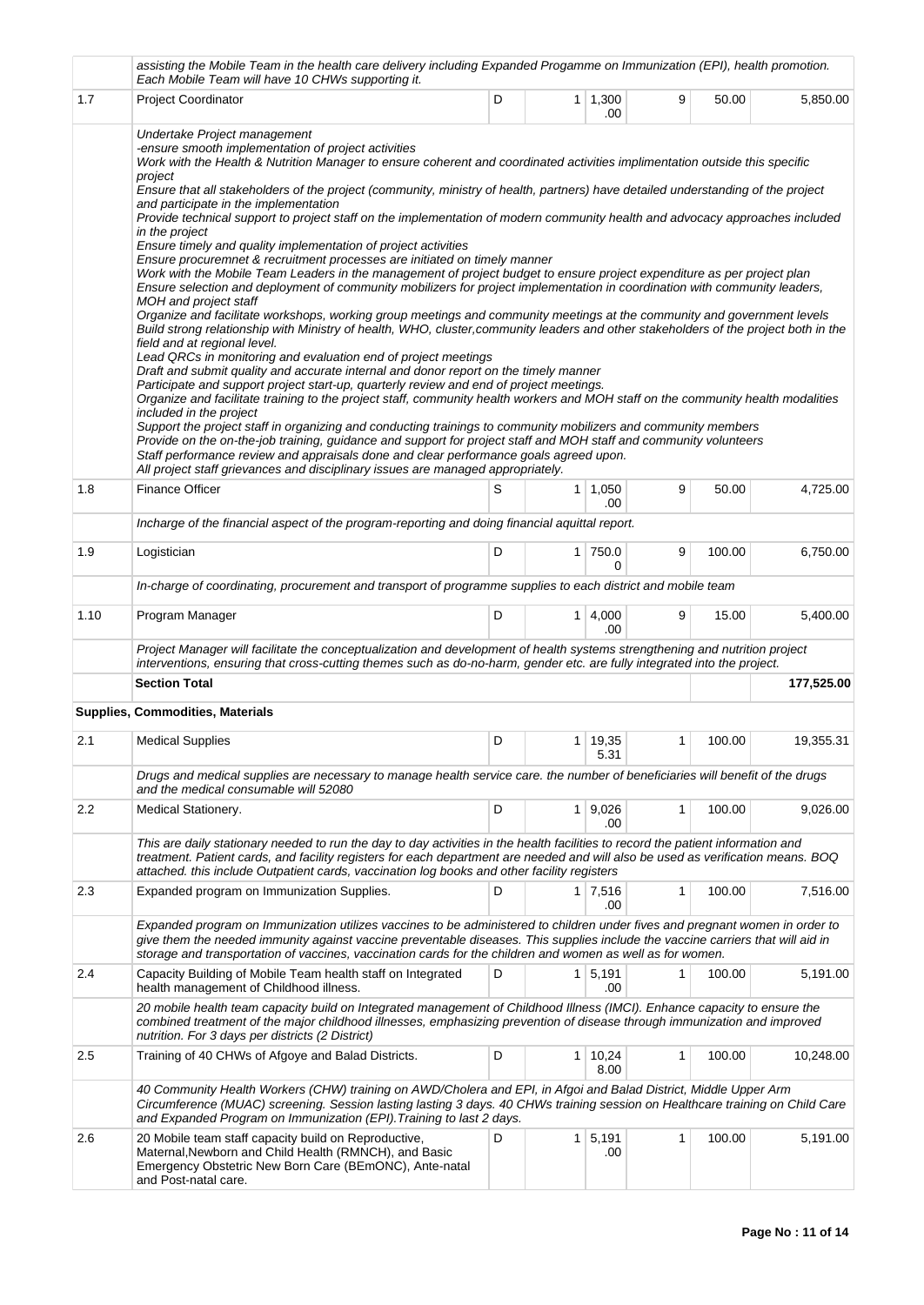|                          | 20 staff will be trained on Reproductive Maternal Neonatal Child Health (RMNCH)/Basic Emergency Obstetric Newborn Care<br>(BEmONC) training, Antenatal Care (ANC) postnatal Care (PNC). Enhance capacity to treat and mitigate life-threatening<br>complications during pregnancy and childbirth and postpartum period. Training will 3 days per district.                                                                                                     |   |                |                       |              |        |            |
|--------------------------|----------------------------------------------------------------------------------------------------------------------------------------------------------------------------------------------------------------------------------------------------------------------------------------------------------------------------------------------------------------------------------------------------------------------------------------------------------------|---|----------------|-----------------------|--------------|--------|------------|
| 2.7                      | Furniture for mobile teams                                                                                                                                                                                                                                                                                                                                                                                                                                     | D |                | $1 \mid 7,375$<br>.00 | 1            | 100.00 | 7,375.00   |
|                          | the tables, chairs and tents will be used in the mobile team going to the districts.                                                                                                                                                                                                                                                                                                                                                                           |   |                |                       |              |        |            |
| 2.8                      | Non-Medical Supplies                                                                                                                                                                                                                                                                                                                                                                                                                                           | D | 1 <sup>1</sup> | 24,65<br>8.88         | $\mathbf{1}$ | 100.00 | 24,658.88  |
|                          | Non-Medical Supplies are necessary to manage health service care. the number of beneficiaries will benefit of the drugs and the<br>medical consumable will 52080                                                                                                                                                                                                                                                                                               |   |                |                       |              |        |            |
|                          | <b>Section Total</b>                                                                                                                                                                                                                                                                                                                                                                                                                                           |   |                |                       |              |        | 88,561.19  |
| <b>Equipment</b>         |                                                                                                                                                                                                                                                                                                                                                                                                                                                                |   |                |                       |              |        |            |
| 3.1                      | <b>Medical Equipment</b>                                                                                                                                                                                                                                                                                                                                                                                                                                       | S | 1 <sup>1</sup> | 15,14<br>8.00         | $\mathbf{1}$ | 100.00 | 15,148.00  |
|                          | these are instruments, apparatus, machines, appliances intended to assist the medical personnel and include items providing<br>information by means of examination, disinfection machinery and those that assist specific nursing interventions and procedures.                                                                                                                                                                                                |   |                |                       |              |        |            |
|                          | <b>Section Total</b>                                                                                                                                                                                                                                                                                                                                                                                                                                           |   |                |                       |              |        | 15,148.00  |
| <b>Travel</b>            |                                                                                                                                                                                                                                                                                                                                                                                                                                                                |   |                |                       |              |        |            |
| 5.1                      | Vehicle rental for Mobile Health Staff                                                                                                                                                                                                                                                                                                                                                                                                                         | D |                | $4 \mid 2,250$<br>.00 | 9            | 100.00 | 81,000.00  |
|                          | Each of the team will require a vehicle to facilitate movement of staff and medical equipment for 15 days in a month @150 per<br>day. Cost including car hire, driver and fuel.                                                                                                                                                                                                                                                                                |   |                |                       |              |        |            |
| 5.2                      | Accomodation of facilitator IMCI                                                                                                                                                                                                                                                                                                                                                                                                                               | S | $\mathbf{1}$   | 100.0<br><sup>0</sup> | 6            | 100.00 | 600.00     |
|                          | Facilitator accommodation during the training. The cost will cater for two training sessions IMCI. The facilitator will be<br>accommodated for 6 days per session per district.                                                                                                                                                                                                                                                                                |   |                |                       |              |        |            |
| 5.3                      | Accomodation of facilitator bemonc                                                                                                                                                                                                                                                                                                                                                                                                                             | S | $\mathbf{1}$   | 100.0<br>0            | 6            | 100.00 | 600.00     |
|                          | facilitator accommodation cost for 6 days per district for 1 session. An extra day charged before session. The session will cover<br><b>BEMONC.</b>                                                                                                                                                                                                                                                                                                            |   |                |                       |              |        |            |
| 5.4                      | Training Facilitator accomodation expenses for CHWs training.                                                                                                                                                                                                                                                                                                                                                                                                  | S | $\mathbf{1}$   | 100.0<br>0            | 10           | 100.00 | 1,000.00   |
|                          | facilitator accommodation cost for 6 days per district for 1 session. An extra day charged before session. The session will cover<br>EPI and AWD prevention, management and control.                                                                                                                                                                                                                                                                           |   |                |                       |              |        |            |
|                          | <b>Section Total</b>                                                                                                                                                                                                                                                                                                                                                                                                                                           |   |                |                       |              |        | 83,200.00  |
|                          | <b>General Operating and Other Direct Costs</b>                                                                                                                                                                                                                                                                                                                                                                                                                |   |                |                       |              |        |            |
| 7.1                      | <b>Communication Cost</b>                                                                                                                                                                                                                                                                                                                                                                                                                                      | S |                | 4 80.00               | 9            | 100.00 | 2,880.00   |
|                          | This is communication costs (phone and internet) for key project staffs during project implementation necessary for urgent<br>referral of patients between facilities, technical consultation between the project teams, communication with other partners as<br>well as community members including organizing for outreach services.<br>internet is also critical for reporting purposes and official communication with the donors and other stake holders. |   |                |                       |              |        |            |
| 7.2                      | Diesel for running generator                                                                                                                                                                                                                                                                                                                                                                                                                                   | S |                | 2 200.0<br>0          | 9            | 100.00 | 3,600.00   |
|                          | Fuel for generator of Balad and Afgoye (0.65 per liter for 600 liters for the two center), approximately 300 liters for each center.                                                                                                                                                                                                                                                                                                                           |   |                |                       |              |        |            |
|                          | <b>Section Total</b>                                                                                                                                                                                                                                                                                                                                                                                                                                           |   |                |                       |              |        | 6,480.00   |
| <b>SubTotal</b><br>90.00 |                                                                                                                                                                                                                                                                                                                                                                                                                                                                |   |                |                       |              |        | 370,914.19 |
| Direct                   |                                                                                                                                                                                                                                                                                                                                                                                                                                                                |   |                |                       |              |        | 255,961.19 |
| Support                  |                                                                                                                                                                                                                                                                                                                                                                                                                                                                |   |                |                       |              |        | 114,953.00 |
| <b>PSC Cost</b>          |                                                                                                                                                                                                                                                                                                                                                                                                                                                                |   |                |                       |              |        |            |
|                          | <b>PSC Cost Percent</b>                                                                                                                                                                                                                                                                                                                                                                                                                                        |   |                |                       |              |        | 7.00       |
| <b>PSC Amount</b>        |                                                                                                                                                                                                                                                                                                                                                                                                                                                                |   |                |                       |              |        | 25,963.99  |
| <b>Total Cost</b>        |                                                                                                                                                                                                                                                                                                                                                                                                                                                                |   |                |                       |              |        | 396,878.18 |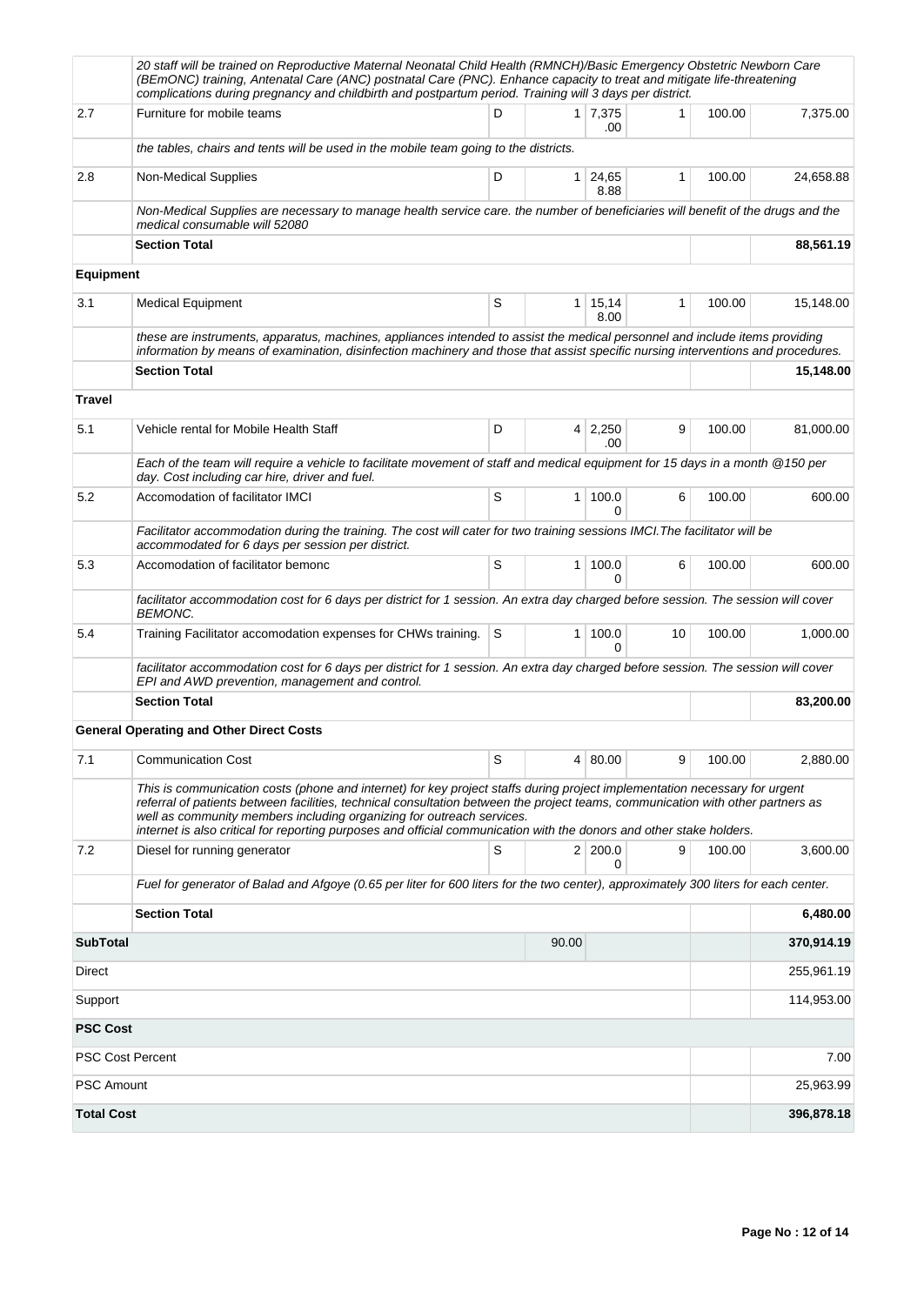# **Project Locations**

| Location                  | <b>Estimated</b><br>percentage<br>of budget<br>for each<br><b>location</b> | <b>Estimated number of beneficiaries</b><br>for each location |       |                   |                             | <b>Activity Name</b>                                                                                                                                                                                                                                                                                                                                                                                                                                                                                                                                                                                                                                                                                                                                                                                                                                                                                                                                                                                                                                                                                                                                                                                                                                                                                                                                                                                                                                                                                                                                                                                                                                                                                                                                                                                                                                                                                                                                                                                                                                                                                                                                                                                                                                                                                                                                                                                                                                                                                                                                                                                                                                                                                                               |
|---------------------------|----------------------------------------------------------------------------|---------------------------------------------------------------|-------|-------------------|-----------------------------|------------------------------------------------------------------------------------------------------------------------------------------------------------------------------------------------------------------------------------------------------------------------------------------------------------------------------------------------------------------------------------------------------------------------------------------------------------------------------------------------------------------------------------------------------------------------------------------------------------------------------------------------------------------------------------------------------------------------------------------------------------------------------------------------------------------------------------------------------------------------------------------------------------------------------------------------------------------------------------------------------------------------------------------------------------------------------------------------------------------------------------------------------------------------------------------------------------------------------------------------------------------------------------------------------------------------------------------------------------------------------------------------------------------------------------------------------------------------------------------------------------------------------------------------------------------------------------------------------------------------------------------------------------------------------------------------------------------------------------------------------------------------------------------------------------------------------------------------------------------------------------------------------------------------------------------------------------------------------------------------------------------------------------------------------------------------------------------------------------------------------------------------------------------------------------------------------------------------------------------------------------------------------------------------------------------------------------------------------------------------------------------------------------------------------------------------------------------------------------------------------------------------------------------------------------------------------------------------------------------------------------------------------------------------------------------------------------------------------------|
|                           |                                                                            | <b>Men</b>                                                    | Women |                   | <b>Boys   Girls   Total</b> |                                                                                                                                                                                                                                                                                                                                                                                                                                                                                                                                                                                                                                                                                                                                                                                                                                                                                                                                                                                                                                                                                                                                                                                                                                                                                                                                                                                                                                                                                                                                                                                                                                                                                                                                                                                                                                                                                                                                                                                                                                                                                                                                                                                                                                                                                                                                                                                                                                                                                                                                                                                                                                                                                                                                    |
| Lower Shabelle -> Afgooye |                                                                            | 45 2,796                                                      |       | 6,291 6,471 7,011 |                             | 22,56 Activity 1.1.1 : Capacity building 20 health staff<br>9 (40% males and 60% female) (4 mid wives, 4<br>registered nurses, 8 auxiliary nurses, 4 medical<br>doctors) on integrated health delivery to support<br>the delivery of quality emergency health support,<br>40 Community Health Workers on control and<br>prevention of epidemics, Child Health Care, EPI.<br>Activity 1.1.2 : Health care workers IMCI training<br>for facility based and Reproductive, Maternal and<br>Neonatal Child Health (RMNCH/Basic<br><b>Emergency Obstetric and Newborn Care</b><br>(BeMONC) training for Ante Natal Care<br>(ANC)/Post Natal Care (PNC)<br>Activity 1.2.1 : Undertake 3 community<br>mobilization, dialogues and sensitization<br>campaigns on health promotion and<br>communicable diseases per district each lasting<br>5 days.<br>Activity 1.2.2 : Community health workers trained<br>on epidemics including Cholera/AWD disease<br>management, prevention and control.<br>Activity 1.2.3 : Undertake Disease Surveilance<br>with health partners and cluster on a regular<br>basis during outbreaks and on a monthly basis<br>Activity 1.3.1 : Undertake 15 days per month<br>Mobile medical units health care delivery<br>consisting of four Mobile Health Teams of 6<br>health personnel each(1 medical doctor and<br>supported by 1 registered nurses and 2 auxiliary<br>nurses, 1 midwife) providing scheduled mobile<br>outreach health provision to 10 settlements in<br>Afgoye town and residential areas and 10<br>villages in Balad District including ensure timely<br>requisition and distribution of essential medical<br>supplies for the 4 Mobile Health Teams.<br>Activity 1.3.2 : Support referral services from the<br>functional hospital and one Health Outpost for<br>screened cases requiring further observation and<br>care (especially pregnant women) as part of the<br>outreach services.<br>Activity 1.3.3 : Provide ANC and PNC services to<br>pregnant and lactating women (PLW) through the<br>4 mobile clinics<br>Activity 1.4.1 : Undertake 3 immunization<br>campaign sessions in each of the target district<br>during the project period each lasting 10 days per<br>month per dsitrict<br>Activity 1.4.2 : Timely procurement, safe storage<br>and delivery of adequate doses of vaccines.<br>Activity 1.5.1 : Encouraging of referrals through<br>offering stand-by ambulance services in Afgoye,<br>emergency staff and facilities in Health Centre<br>Activity 1.5.2 : Strengthening of referral of<br>obstetric cases and information sharing with<br>health partners<br>Activity 1.5.3 : Referral mechanism agreed upon<br>and adopted by health care implimenting partners |